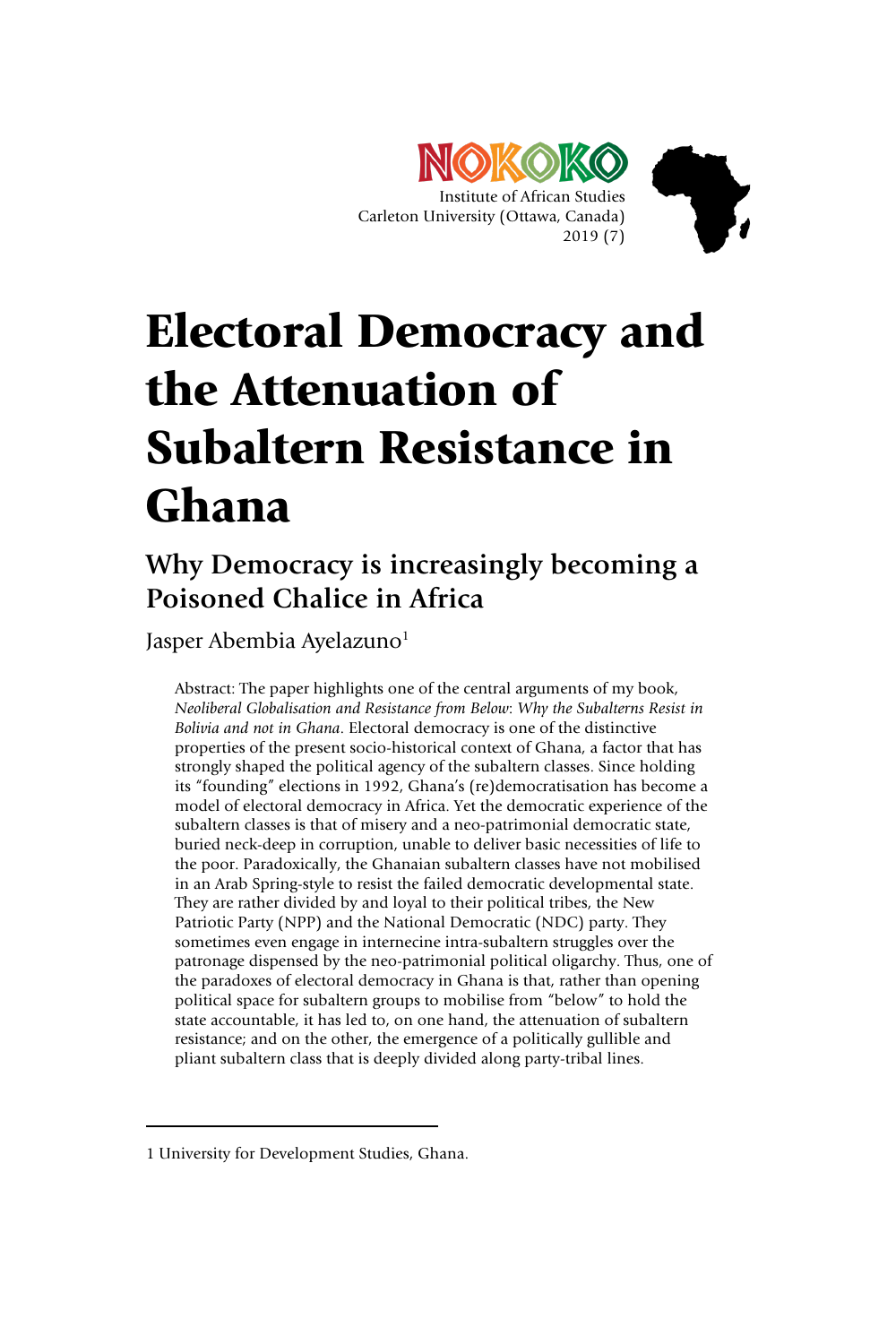#### 48 Nokoko 7 2019

In his influential book, Africa Since Independence, Paul Nugent asked whether independence was a "poisoned chalice or a cup of plenty?" (Nugent, 2004, p. 7). Another watershed event in the political history of Sub-Saharan Africa (henceforth, Africa) that happened in the postcolonial era was the wave of democratisation which swept the region in the early 1990s. Indeed, some observers even described the latter as the 'second independence' or 'second liberation' of Africa (Legum, 1990; Muna, 1991; Ake, 1993). After two decades experience with electoral democracy, the time is ripe to pose Nugent's question again: is democracy a poisoned chalice or cup of plenty? From a radical perspective of political accountability, my contribution addresses this question by scrutinising Ghana's 25 years of democratic governance, "held up as one of Africa's star democratizers" (Gyimah-Boadi, 2015, p.101). Since holding its "founding" election in 1992, Ghana has since organised six successive, four-yearly periodic, and peaceful elections. The most recent, 2016 elections, lent credibility to the narrative of Ghana being a star democratizer, with the organizational capacity and requisite political culture of holding relatively peaceful, free and fair elections. They were the third elections whose results have led to the rotation of power between the incumbent party and its political opponent, the opposition party. The Ghanaian subaltern classes often turn out in massive numbers to vote, and in some cases, wait several hours in the queue to do so. There is a sense in which one may argue that the subalterns have embraced electoral democracy, if even their wellbeing has not improved in any significant ways (Ayelazuno, 2015).

Ghana's (re)democratisation has been a magnet for the work of scholars, democracy-promotion civil society groups, and development aid agencies. With electoral democracy promoted as the "only game in town", a voluminous body of literature, both scholarly and grey, has been produced. A great deal of this work has fixated on promoting and analysing Ghana's progress on the minimum conditions for the consolidation of electoral democracy, the predominant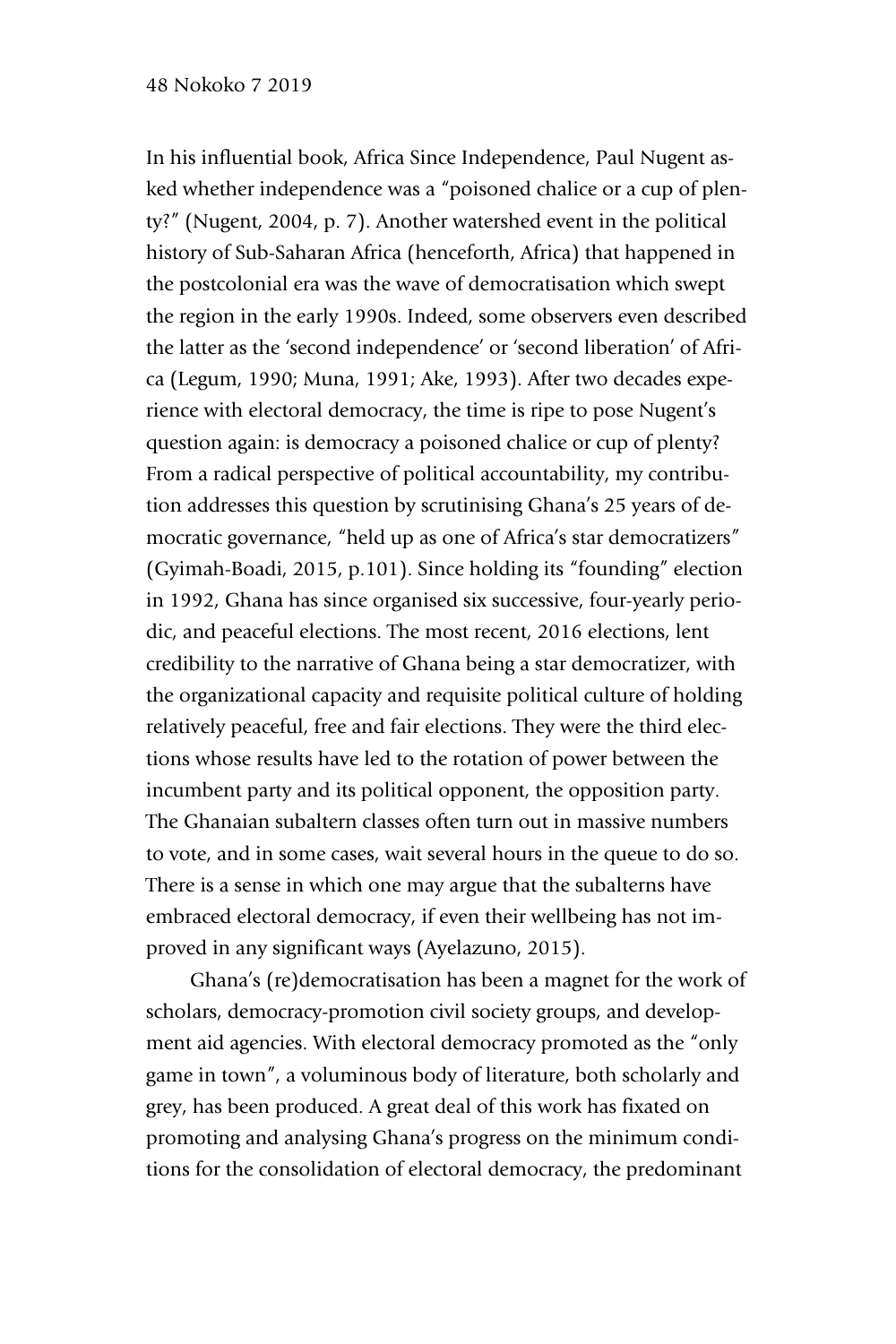model of democracy shaped by the neoliberal world order. In contrast to this oeuvre, this paper interrogates Ghana's 25 years-old electoral democracy from a more radical perspective of democracy and political accountability and legitimacy. I argue that Ghana's electoral democracy has led to the installation an elected neo-patrimonial oligarchy that uses the political legitimacy bestowed on it by elections to command the resources of the state. It then distributes them to themselves, their cronies, and clients.

What electoral democracy has done in Ghana and elsewhere in Africa is to give political legitimacy to the hitherto authoritarian neopatrimonial state. The corollary of all this is the emergence and consolidation of the elitist, Schumpeterian model of electoral democracy where elections are not mechanisms for holding the political elites accountable. They are rather institutional arrangements through which the political elites are vested with "the power to decide on all matters as a consequence of their successful pursuit of people's votes" (Held, 2006, p. 142). Far from being rule by the demos, electoral democracy in Ghana is increasingly becoming a poisoned chalice because of the attenuation of resistance from "below" against the elected oligarchy. Unchecked from "below" by the subaltern classes—safe the four-yearly ritual of elections—the elected oligarchy of Ghana acts like the ancien regime of France prior to the 1789 Revolution in eighteenth century. They overindulge themselves openly in opulent lifestyles which—in a country where every corner is marked by one subaltern or the other eking out a miserable life represents islands of wealth in an ocean of poverty. The prediction of Ghanaian Political Scientist, F.K. Drah, on the eve of the (re)democratisation of Ghana has become true: he anticipated that the participation of the masses in the democracy they struggled for would be manipulated by the political class for their selfish ends if the masses did not keep control of the political class (Drah, 1987, p. 31).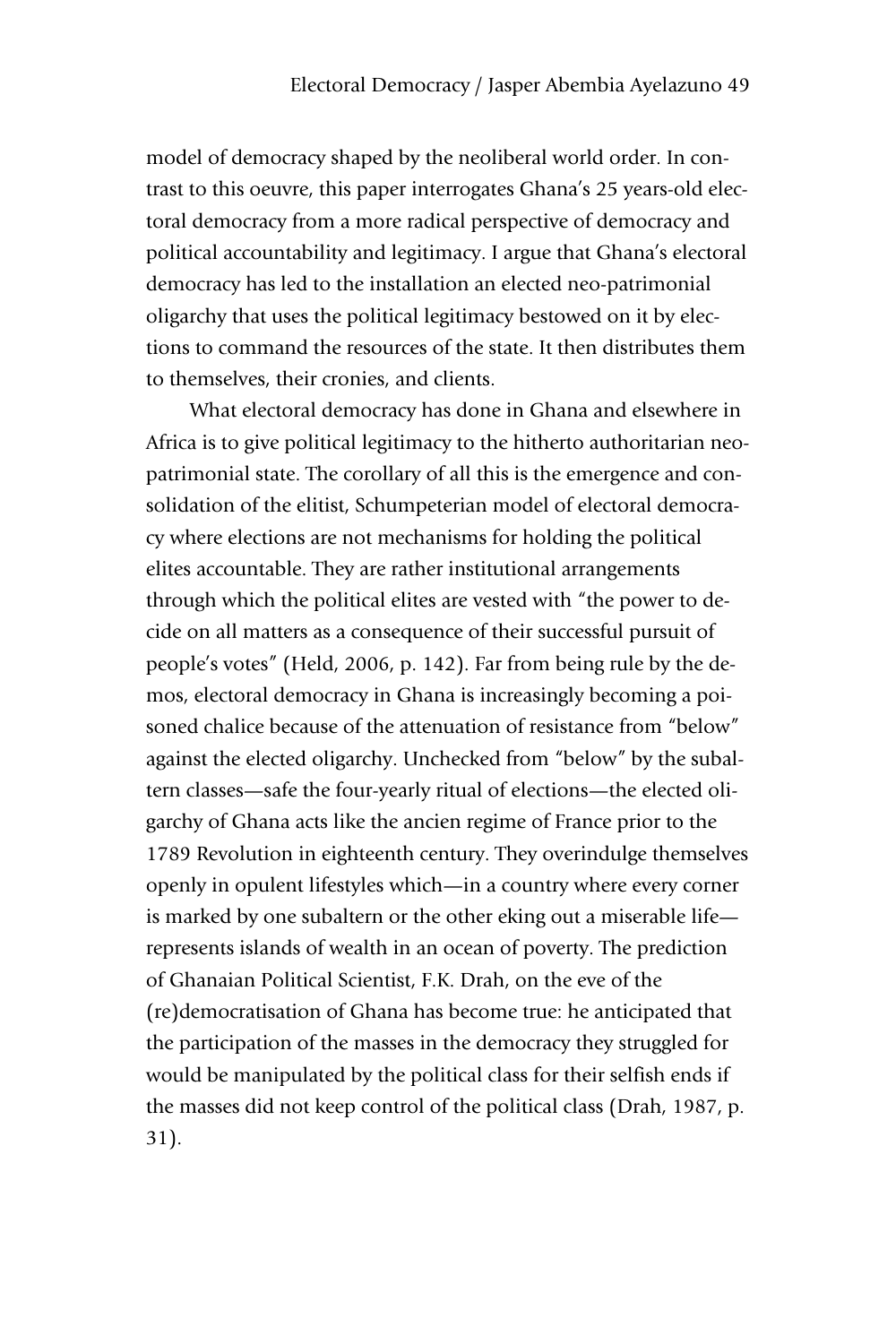This perverted democracy is shaping the wind of disillusionment with democracy blowing across Africa and the world in general because of its failure to deliver substantive material equality. Liberal democracy all over the world is being called to question because of its inherent contradictions, major among them is the gap between the enjoyment of procedural equality and immiseration from structural socioeconomic inequality; a condition engendered by neoliberal globalisation. This situation is giving rise to creeping political tribalism even in the heartlands of democracy like USA and UK, where the disappointments with democratic governance is creating an increasingly intolerant and tribalistic democratic citizenry, fuelled by extreme right-wing populism (Inglehart and Norris, 2016; Zakaria, 2016; Chua, 2018; Fukuyama, 2018). The (re)democratisation of Africa happened in the specific socio-political context of polities characterised by widespread practices of neopatrimonialism (Bratton and van de Walle, 1997; Allen, 1995; Sandbrook, 2000). Not to be outdone, these neopatrimonialism practices have, unsurprisingly, come back with vengeance—if they ever went anywhere at all—to debase democracy to the ritual of rotating one elected neopatrimonial oligarchy with another by means of so-called free and fair elections.

In this political context, periodic elections will not suffice to make democracy truly participatory and social-democratic (Drah, 1987, p. 30–1; Ake, 1996, p. 132, 137). Even in the celebrated democracy of Ghana, elections have merely led to the rotation of one elected neopatrimonial oligarchy to another. Radical modes of holding the elected neopatrimonial oligarchy accountable to the subalterns for their decisions, actions, and inactions are required. I am, here, canvassing for resistance from the "bottom" by the subaltern classes; I am urging the participation of the Ghanaian subalterns in 'contentious politics' (Tarrow, 1998) or 'collective action' (Piven, 2006). In addition to queuing long hours to vote every four years, the subalterns need to mobilise as a class—not supporters of diffe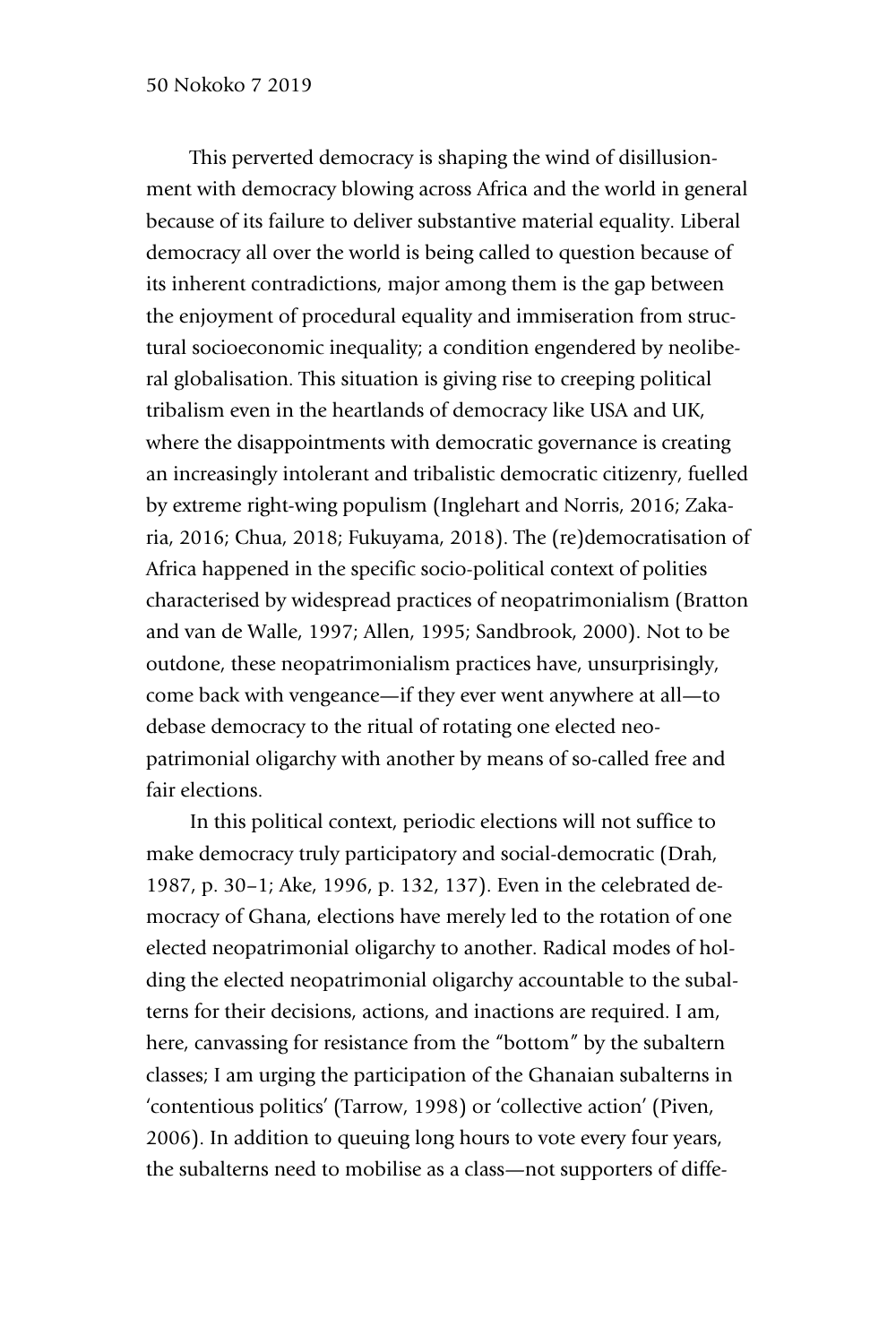rent political parties—to mount "contentious challenges through disruptive direct action" (Tarrow, 1998, p. 5) against the political elites for their harsh neoliberal policies, their obscene display of profligate lifestyles, and the massive corruption they are engaged in. The active participation of the subaltern classes in contentious politics is critical to rescuing democracy from the capture of neopatrimonialism. However, these non-traditional modes of political participation have been marginalised in the era of the hegemony of liberal democracy where periodic elections are viewed as the only mechanism by which the citizenry can hold the state accountable in a democratic system of government. The refrain is that citizens should go out and vote; it is better to use the ballot, as "paper stones", than to use barricades and bullets (Przeworski and Sprague, 1986).

Yet the erosion of contentious politics is rather ironic as the universal suffrage, by which electoral democracy is practised, was made possible through contentious politics. The (re)democratisation of Africa happened on the back of contentious politics. Courageous ordinary people defied the brutality of authoritarian regimes and organised protests against their tyrannical rule. Contentious politics opened the political space for variegated transitional trajectories to electoral democracy in Africa and other parts of the world such as Eastern Europe, Latin America and Asia. It was, more recently, tried in North Africa and the Middle East, though with few successes

Paradoxically, the prospects of radical modes of holding the state accountable from "below" are not bright in Ghana—despite the hospitable political context liberal democracy has provided through constitutional guarantees of freedoms of association and expression, as well as the rule of law and due process. There a sense in which liberal democracy, with all its contradictions and democratic deficits, opens the political space or provides what social movement theorists conceptualised as the 'political opportunity' (Tarrow, 1998; Meyer, 2004) for the subalterns to mobilise from "below" against elected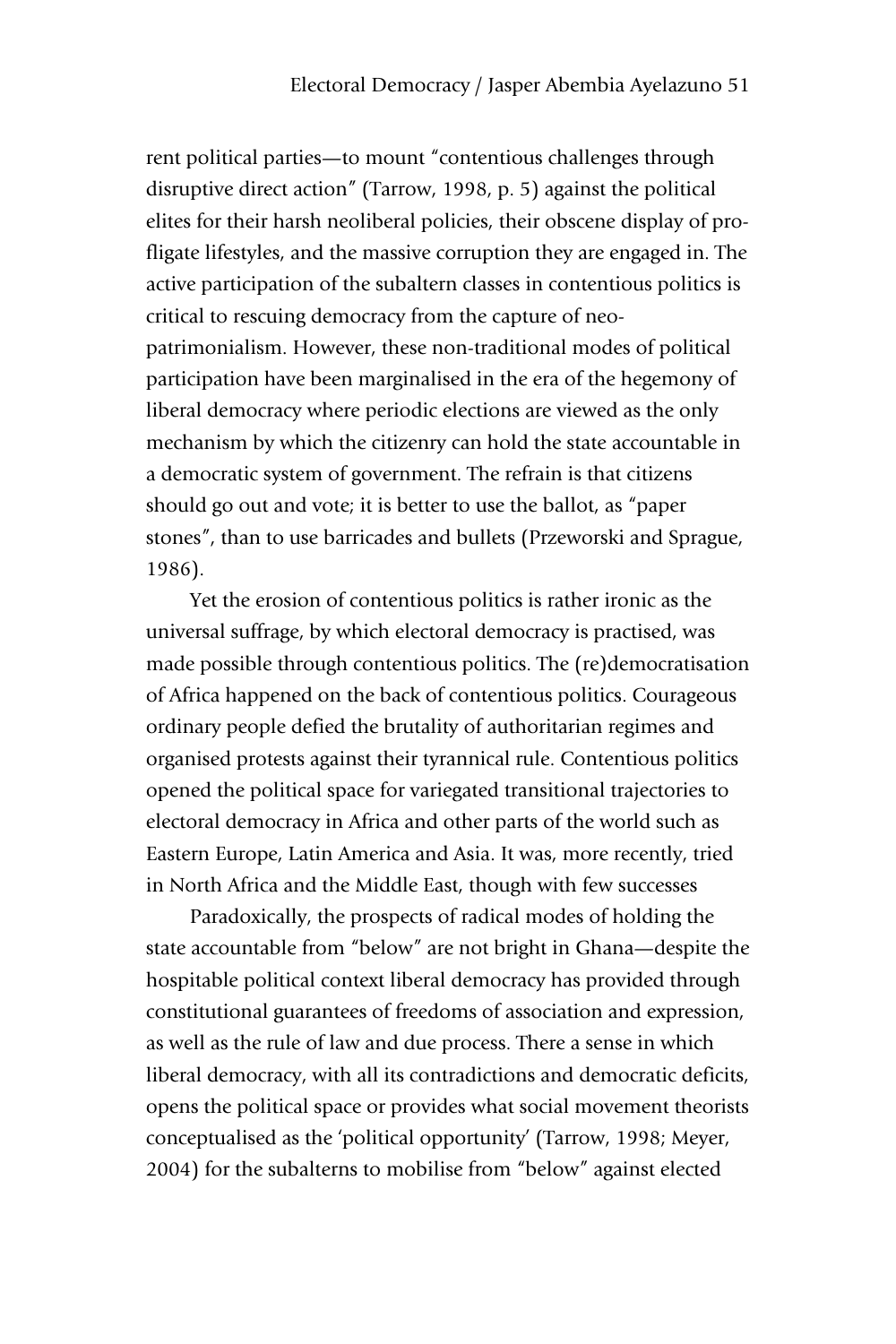#### 52 Nokoko 7 2019

neo-patrimonial oligarchy for their corrupt practices and harsh neoliberal policies. Paradoxically, the Ghanaian subalterns have not mobilised in an Arab Spring-style to resist the failed democratic developmental state. Why? This is the question I posed and addressed in detail in my recent book published with Routledge, Neoliberal Globalization and Resistance from Below: Why the Subalterns Resist in Bolivia and not in Ghana (Ayelazuno, 2019). While the Ghanaian subalterns have historically been "virile and irrepressible by nature" (Padmore, 1953), electoral democracy has led to the diminution of resistance on one hand; and on the other, the emergence of a politically gullible and sycophantic subaltern class that is deeply divided along, and loyal to, the two major political tribes in Ghana: The National Democratic Congress (NDC) party and New Patriotic Party (NPP). Because of their party-tribalism, the subalterns do not mobilise as a unified class to resist the elected neopatrimonial political elites. They rather engage in internecine struggles over the patronage dispensed by their political patrons. Clearly, elections and the elected neopatrimonial political elites in Ghana have not only divided the ranks of the subaltern classes, the latter have continued to exploit this division to their political advantage (Ayelazuno, 2019, p. 193, 216-217).

#### Democratising the Ghanaian Neo-patrimonial State

Electoral liberal democracy presumes a form of state that has well-developed institutions; functional and effective in meeting the minimal procedural standards of democracy. Institutions are the building blocks of democracy (Luckham, et al., 2003). They determine whether democratic standards and procedures are followed or not, whether democratic goods (even in their nominal and procedural form) are delivered to the citizens or not, and for that matter, whether or not citizens enjoy the democratic goods they are entitled;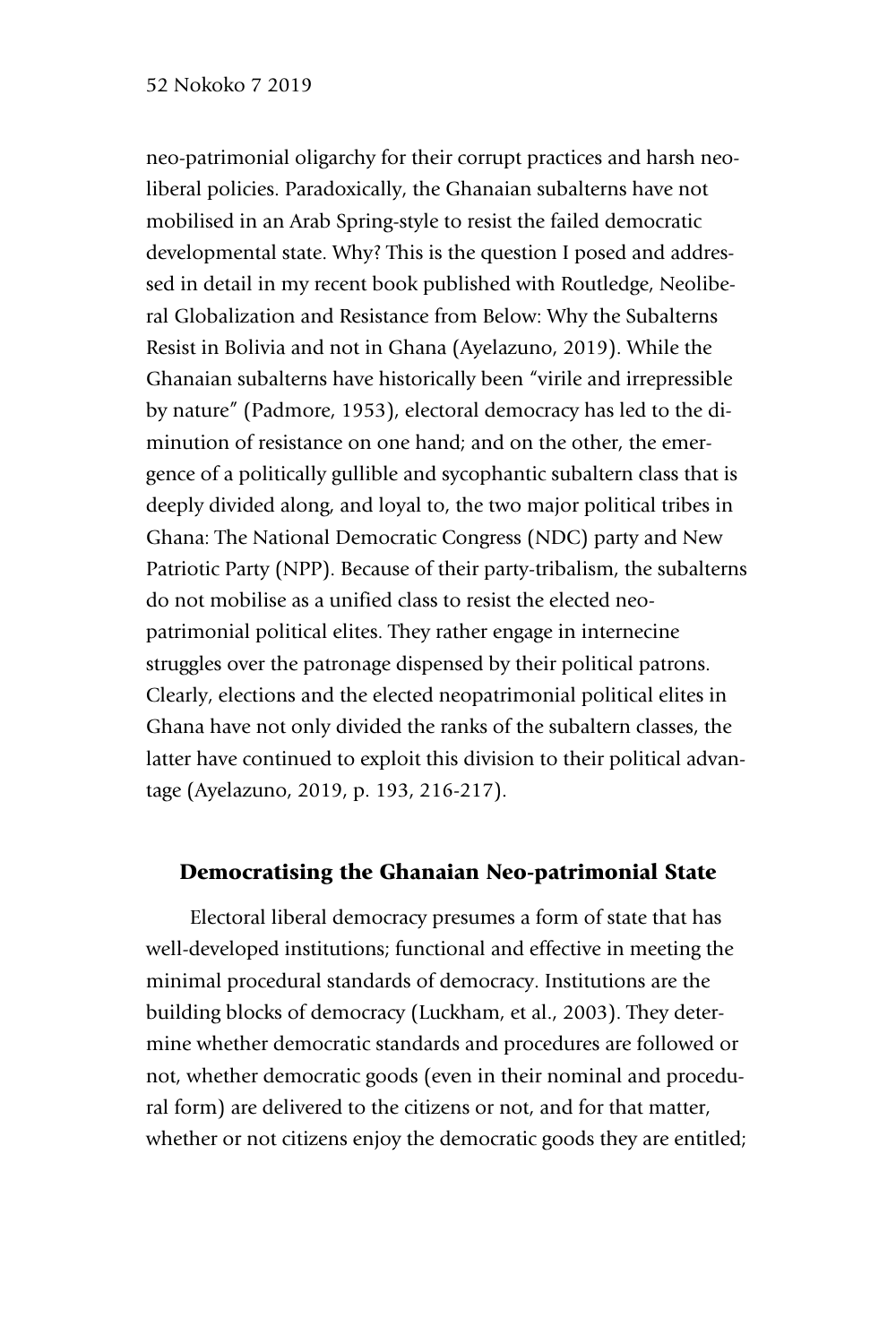and whether the roles that democracy plays for the general good of society are played effectively or not.

Functional and efficient institutions are key to whether elections can be a conflict resolution tool; whether elections can be a procedure of political accountability; whether a democratic citizen of Ghana gets treated equally before the law; whether he/she gets treated fairly by, say, the judge, police officer, prison officer, and the bureaucrat; and whether horizontal accountability of government to citizens through checks and balances works or not (see O'Donnell, 1996). As advocates of liberal democracy assert, when functional institutions do not exist or are in short supply, the most critical pillar of liberal democracy crumbles, leaving it on shaky grounds (Fukuyama, 2015). Not that strong institutions can do anything to address the inherent contradictions of liberal democracy: to address, for example, the contradiction between procedural political equality of citizens on one hand and substantive economic inequalities on the other. They cannot, but good institutions are the prerequisite for any modicum of credibility in the defence of liberal democracy by its advocates.

In the 1990s, neo-patrimonial practices of autocratic African leaders led to crises in political legitimacy, culminating in the agitations of the masses for democracy, and subsequently the transition from authoritarian to variegated democratic regimes (Bratton and van de Walle 1997, p. 98-99). As will be revealed below, these neopatrimonial practices have intensified after the transition to democracy in Ghana. Indeed, they are practised brazenly and with audacity because of the tendency of electoral democracy to degenerate to "delegative democracy" where elections lead to the installation of "a caesaristic, plebiscitarian executive that once elected sees itself as empowered to govern the country as it deems fit" (O'Donnell, 2010, p. 33). In a neo-patrimonial form of state like Ghana, elections do not produce representative and accountable governments. They rather produced an elected oligarchy, whose members, depending on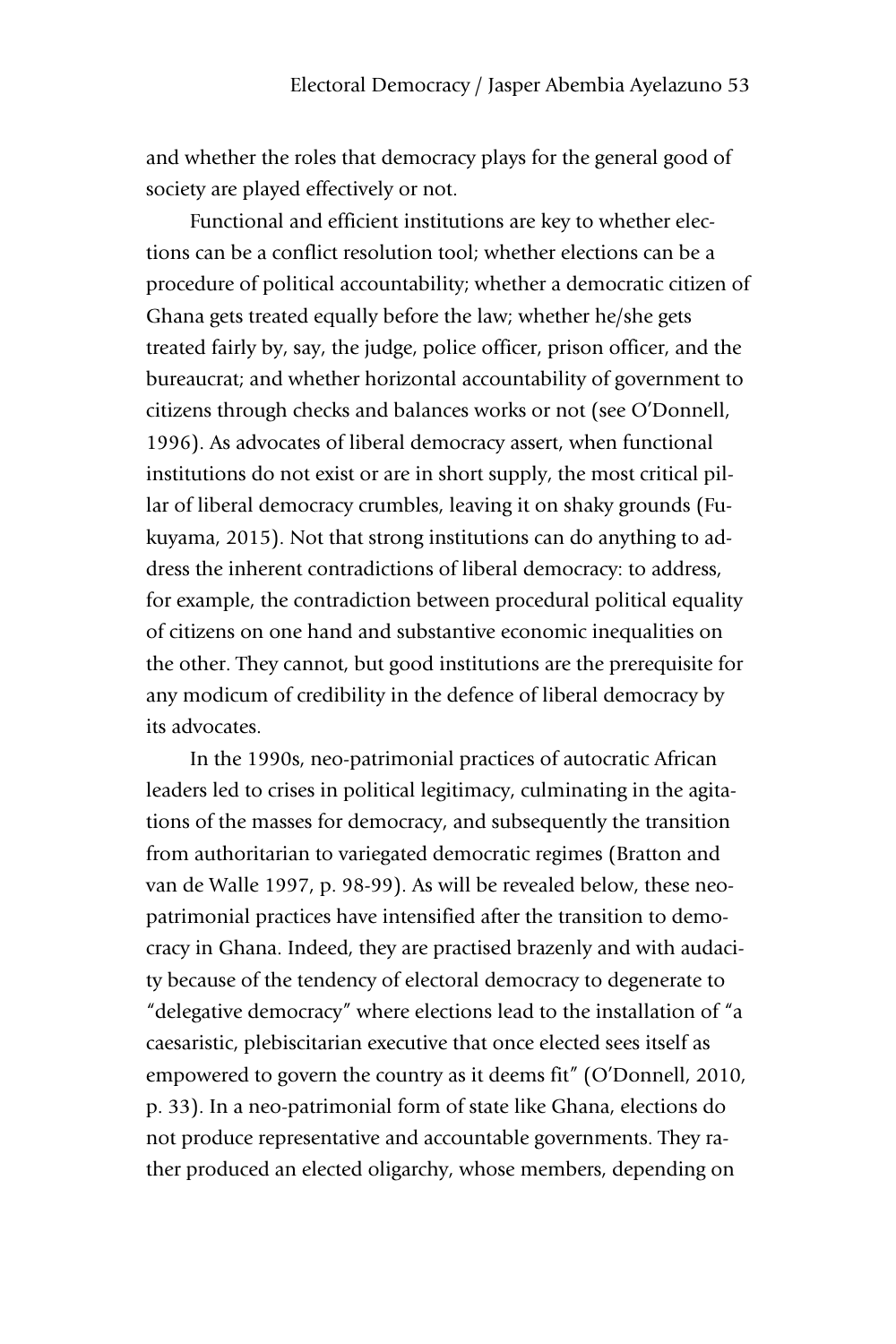their position in the government, behave like lords, nobles, princes, and princesses. This poses a poignant question whether democratising a neo-patrimonial state changes its perverted characteristics to anything close to a semblance of an effective state with the capacity and political commitment to serve the good of all citizens irrespective of their political connections and socio-economic class.

The answer to this question must be no. What has happened in Ghana is the replacement of the authoritarian neo-patrimonial state with a democratic patrimonial state, a worse form of this perverted form of state. Perverted because it deviates from the ideal state, which is supposed to be founded on strong institutions, and supposed to operate strictly according to formal rules guiding the discharge of the duties and behaviour of state officials. Why these officials need to be guided by formal rules is because their actions and inactions make the state functional or dysfunctional; make it effective or ineffective; make it deliver services efficiently or inefficiently to citizens. It is the actions and inactions of these officials that make the state accountable to the citizens or to the special interests of a few elite groups of people. Their behaviour can make the state propitious of a form of development that serves the general good of all the citizens or make it a non-developmental state that fails to provide conditions for citizens to meet their basic needs. Worse than that, their actions and inactions can waste the resources of the people on useless things, but which are otherwise useful to the political class because they serve their personal and political interests, as well as those of their relatives, cronies, and clients.

The Ghanaian state under electoral democracy is afflicted by many incurable maladies of the neopatrimonial state. In most cases, state officials operate more on informal rules than the formal ones they pledged to be guided by. For example, the elected oligarchy and top public servants are mostly corrupt, adept in manipulating and subverting the formal rules they are supposed to operate by, to enrich themselves and to live lavishly. Writing in the 1970s, Nigerian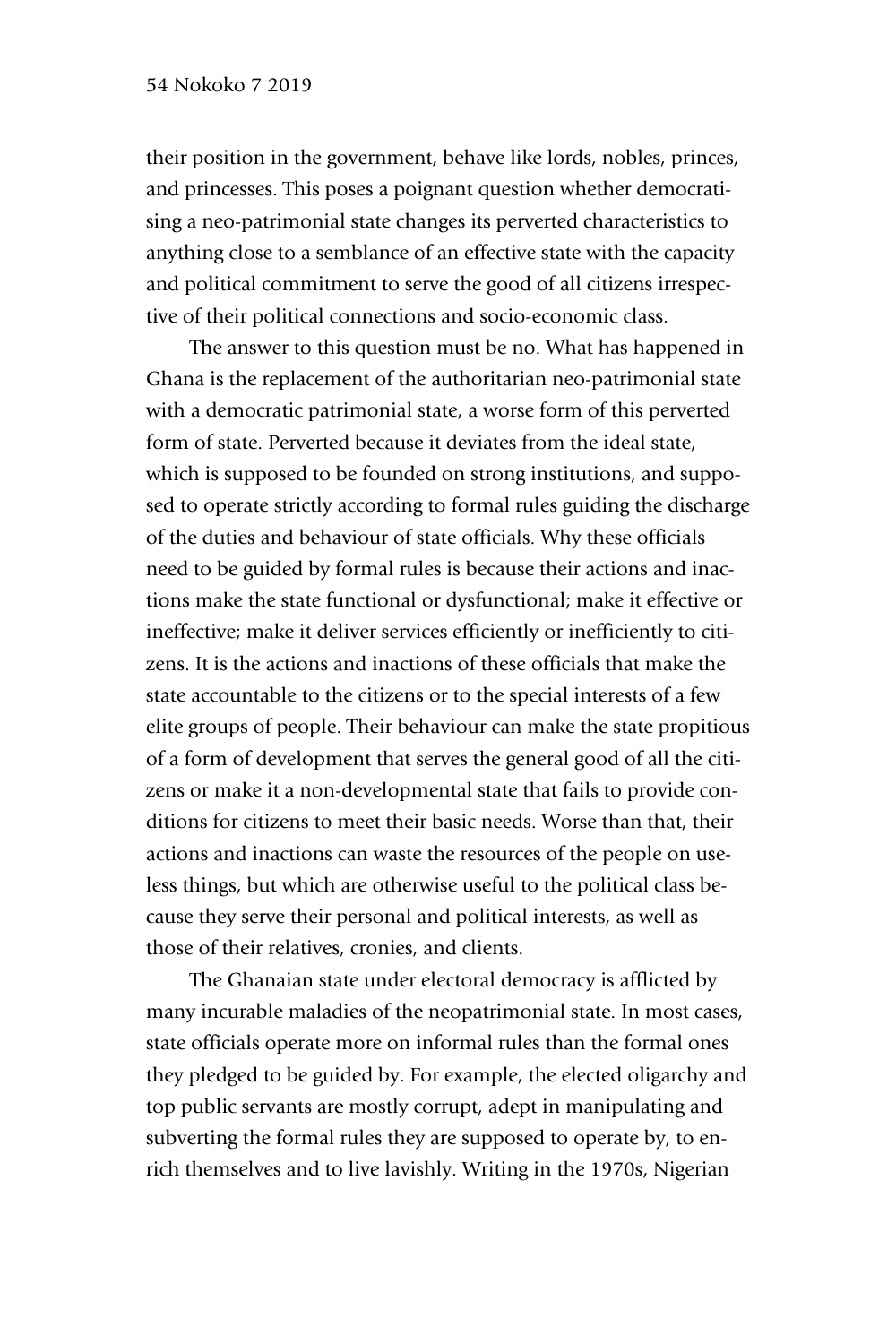political scientist, Peter Eke, correctly described the character and behaviour of the Ghanaian political and bureaucratic elites of today: their behaviour reflect the "amorality of an artful dodger" (Ekeh, 1975, p. 107), who sees the state and politics as not the realm for morally-upright behaviour of serving the citizens diligently and honestly. They rather see the state as a pot of gold, and politics as the pathway to grabbing it to serve their personal interests. This characterization generally remains true in 2018.

Though celebrated as a model of electoral democracy, the Ghanaian democratic state meets most of the characteristics of the neopatrimonial state, captured in the oft-cited conceptualisation of this perverted form of state;

As with classic patrimonialism, the right to rule in neopatrimonial regimes is ascribed to a person rather than to an office, despite the official existence of a written constitution. One individual (the strongman, "big man", or "supremo"), often a president for life, dominates the state apparatus and stands above its laws. Relationships of loyalty and dependence pervade a formal political and administrative system, and officials occupy bureaucratic positions less to perform public service, their ostensible purpose, than to acquire personal wealth and status (Bratton and van de Walle, 1997, p. 62).

The two authors document in detail the dynamics and characteristics of this perverted form of state in Africa. Some of these characteristics that stand out as the defining features of the Ghanaian liberal democratic state are:

- 1. Officially, state officials receive salary but they also "enjoy access to various forms of illicit rents, prebends, and petty corruption, which constitute a sometimes important entitlement of office" (p. 62);
- 2. Formal rules exist on paper, but "parallel and unofficial structures may well hold more power and authority than the formal administration" (p. 62);
- 3. Formal institutions or rules hardly constrain state official from using their offices to serve their narrow selfish interests. On the contrary, the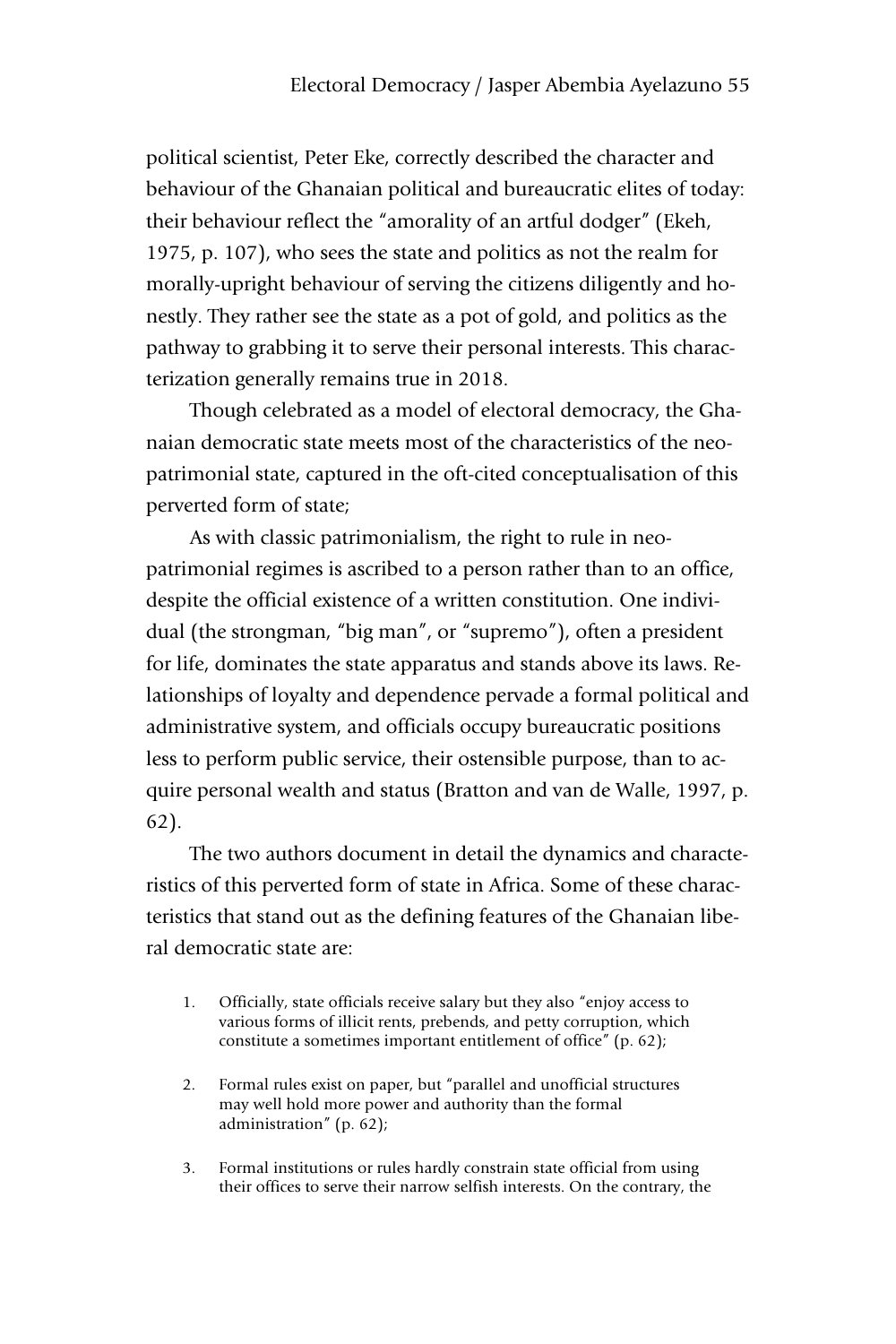personal interests of political leaders and top public servants take precedence over formal institutions and the public good (p. 63)

- 4. Government, especially the executive arm, is transformed from an institution exercising authority within the bounds of checks and balances to what is conceptualised as "presidentialism"; where the executive head, the president or head of state, exercises wide-ranging power directly himself, rarely delegating to any other persons to act on his/her behalf (p. 63)
- 5. Some citizens, some more than others, are transformed to "clients". Rather than the lofty civic virtues highlighted above, they become gullible and sycophantic supporters of the political elites, and expect to receive, and receive favours in exchange for their support and loyalty (p. 65). In Ghana these favours include political appointments such chief executives of local government organs, state organisations, board members and chairpersons of public organisations, special assistants and spokespersons; scholarship to study abroad; award of contracts; material and monetary gifts such as cars and lump sums of money.
- 6. The corollary of all the above perversions is a state whose officials have no sense of the distinction between public and personal resources. Political elites and top public servants dip their hands into the public purse to dispense favours and enrich themselves and commandeer other resources of the state such as vehicles, land, minerals, oil and fuel to serve their private interests (p. 66).

The postcolonial Ghanaian state exhibits most of these characteristics of the neo-patrimonial state, whether governed by democratic or authoritarian regimes.

### Implications of the Democratisation of the Neopatrimonial Ghanaian State

The nature of electoral democracy, in the way that it involves competing for votes, deepens and extends some of the practices of neo-patrimonialism outlined above. The stakes of winning or losing elections are often high, as this determines whether political elites get control of the state and its resources or not. Being a zero-sum game in which the winner takes all, and loser loses all, elections must be won at all cost, regardless of the means used to do this. The end justifies the means, including the means by which votes are bar-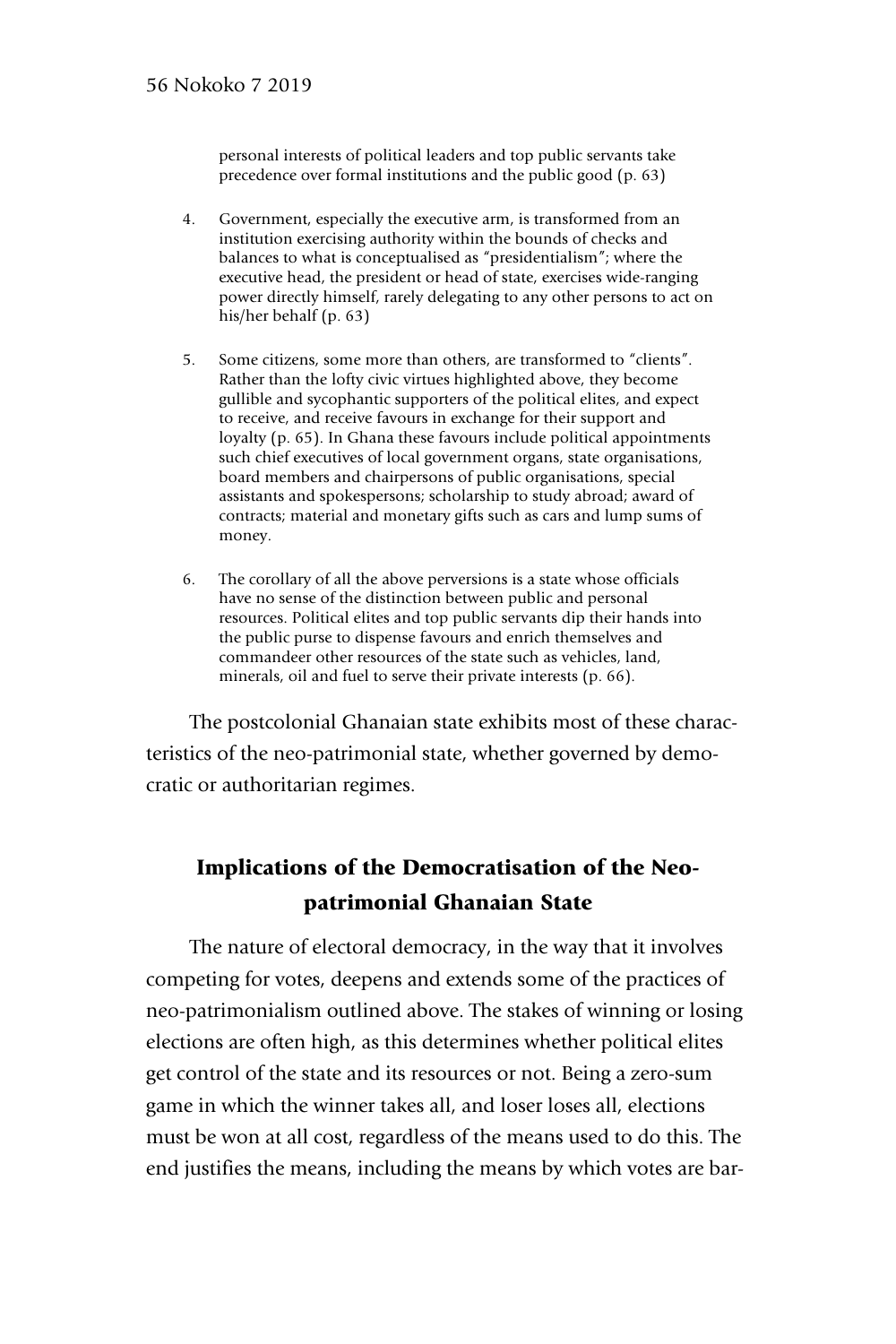gained for and bought. These dynamics of elections not only reinforce the patron-client transactional relations but broaden them across a broader constituency of clients and across all corners of the country. Small wonder that some electorates in Ghana see elections as a 'harvesting season' and a time to "chop, a season during which voters demand favours from politicians and for politicians to distribute patronage to voters for their votes" (Lindberg, 2003, p. 124). This way of viewing elections turns them to something totally different from an institution for voters to participate in politics as political equals and as an organised way of choosing representatives to govern on behalf of the citizens. Nor can they be mechanisms for vertical political accountability where the citizens punish or reward their representatives for exercising their mandate well or badly.

As correctly noted by Lindberg;

The function of such giving and taking is to establish and reproduce pacts of mutual loyalty… In this instance, there is little left of the idea of democratic accountability in a liberal democracy. Elected officials are not held accountable for their action, or inaction, with regard to public matters and their political agendas rely on the provision of socioeconomic benefits in personalized networks (2003, p. 124).

The wide powers given to the president of Ghana by the Fourth Republic Constitution of Ghana have opened the floodgates for the neo-patrimonial practices sketched above, making political accountability of Ghanaian presidents to the citizens a caricature of itself.

One of the unremitting promoters of liberal democracy in Africa made a notable and accurate observation of the risks posed to democratic governance by the overly powerful Ghanaian president;

…so far, elections have proven an uncertain mechanism for guaranteeing the political accountability of political leaders [in Africa]…Thus, despite two decades of democratization across the sub-Saharan subcontinent, political executives in Africa continue to enjoy considerable room for decision-making maneuver with all the opportunities for corruption and maladministration that such discretion allows (Bratton and Logan, 2014, p. 1).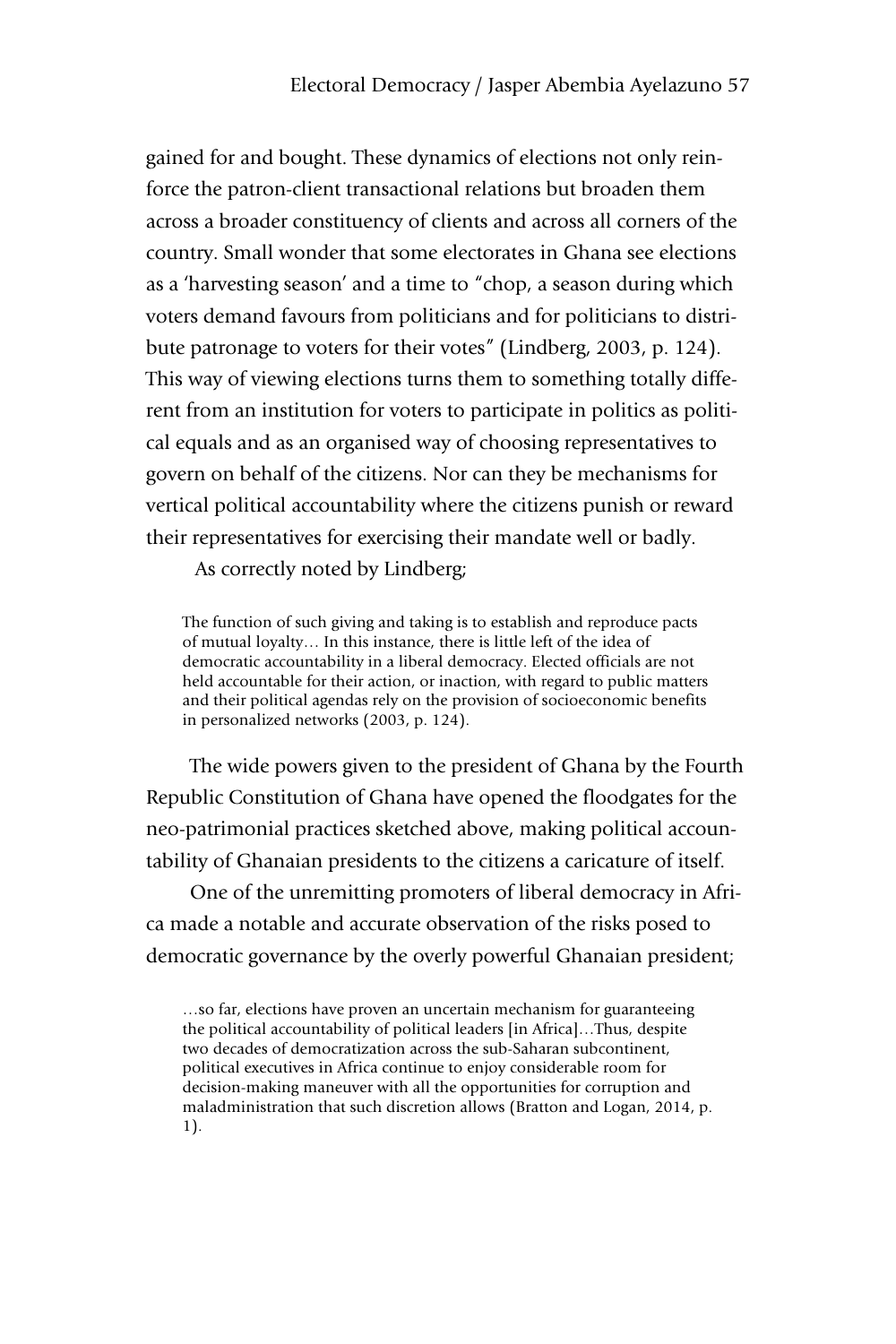Precisely what has happened in Ghana? A case in point is the extensive powers of appointment Article 71 of the constitution gives to the president. He has the power to appoint heads of key public institutions such as the Commissioner for Human Rights and Administrative Justice and his/her Deputies; the Auditor-General; the District Assemblies Common Fund Administrator; the Chairmen and other members of the Public Services Commission; the Lands Commission; the governing bodies of public corporations; and Chairman, Deputy Chairmen, and other members of the Electoral Commission. In addition to article 71, other articles of the constitution give the president the power to appoint the Chief Justice and other Justices of the Superior Courts (article 144); the Chief of Defense Staff of the Armed Forces (article 212); and The Inspector-General of Police (article 202). A president with megalomaniac tendencies may abuse these powers to serve his or her narrow political interests. Concerned to protect their selfish interests and to create a personality cult of themselves, Ghanaian presidents have the tendency to use these appointments to reward relatives, friends, and party loyalist; they use them to punish those who are disloyal or suspected to belong to the opposition party; and in some cases, to show those who disagree with or criticise them where power lies.

One of the dangerous developments in Ghanaian democracy is the increasing politicisation of most public agencies supposed to be serving citizens rather than the president, including the politicisation (and doubly dangerous at that) of the military, police and other security organs. With the awesome powers of the president to appoint and sack—known in recent political discourses in Ghana as the power to appoint and disappoint—most public servants who serve at his pleasure are mostly afraid to serve the public if doing that will displease the president, his appointees and party top executives such as the national and regional chairmen/persons. Cowardly, these politicised, rather than neutral public servants run around with their tails in-between their legs carrying out the orders of the president,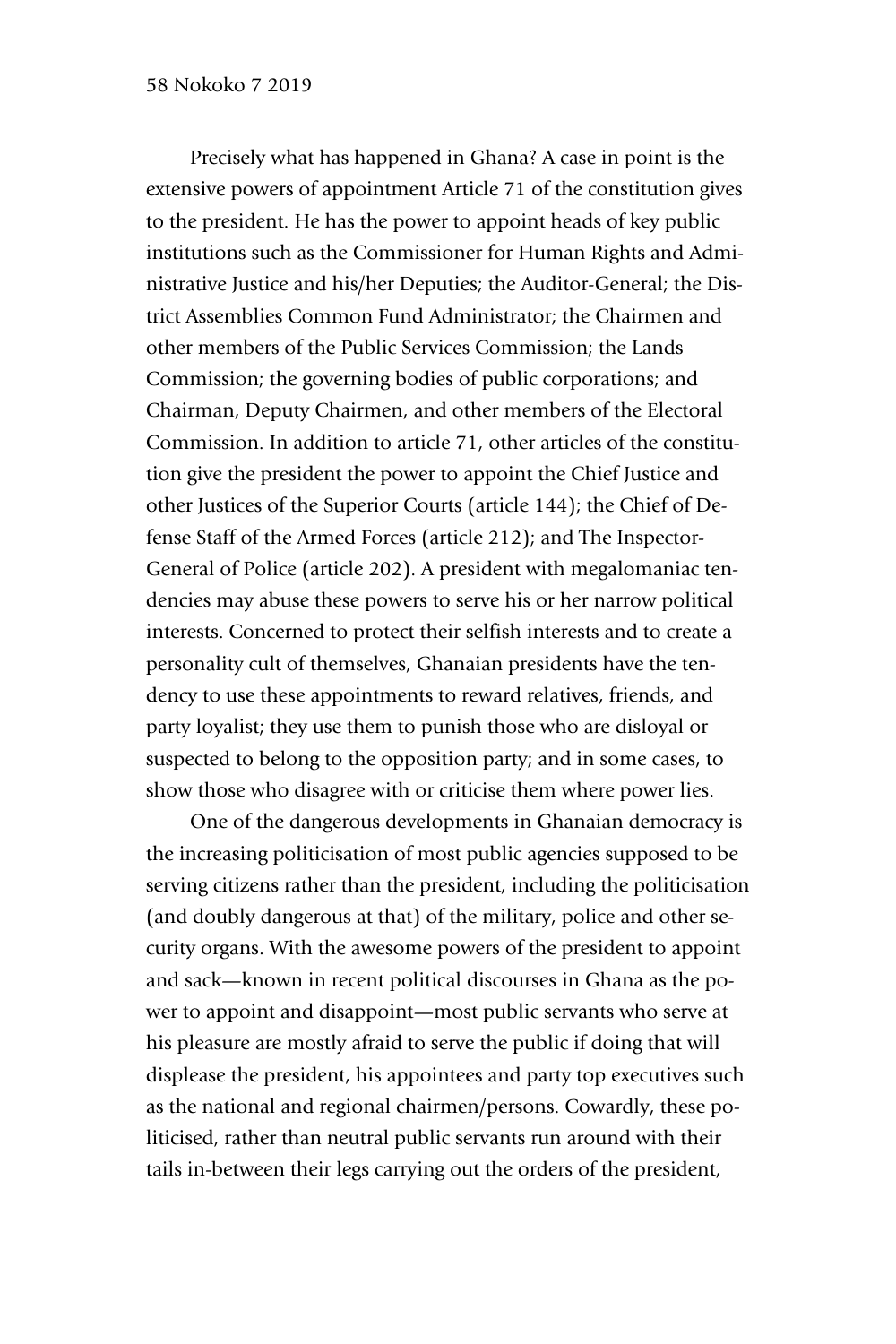his ministers, appointees, and top/influential executives of his party—even if they border on his personal interests and the interests of his political party. Or, they do not perform their functions if doing so will hurt the personal or political interests of the president, his appointees, friends and relatives. Even military and police commanders have become eye-pleasers of the president rather than the professionals they are supposed to be, and in whose safe hands the security of the homeland and the protection of national resources from the loot of the political classes may be left in. The commanders of these agencies, particularly the police, have become toothless in the face criminal abuse of political office; unable to deal with acts of lawlessness or crimes involving the political class, their loyal supporters, and those who are well-connected politically.

Spawning from the politicisation of the security agencies by the political elites are two threats to the democratic political stability of Ghana: political party vigilantism and discontent simmering below the surface of the existing order in these agencies. Political party vigilantism has emerged in Ghana, with the foot soldiers of the NDC and NPP constituting themselves to security agencies responsible for the protection of the interests of their parties, including the use of violent means (Bob-Milliar, 2014). The very core quality of the Ghanaian state, the monopoly of the use of force and right to raise military/paramilitary forces, is challenged by the existence of party vigilante/paramilitary organs such as Azorka Boys, Bolga Bull Dogs, Invincible Forces, Bamba Boys and the Kandahar Boys. For fear of losing their positions, the chiefs of state security organs have failed to take firm action to dismantle these vigilante groups. Yet there are career military or police personnel who want to discharge their functions as professionals, not party men or women. Herein lies the second threat to the democratic stability of Ghana. This professional segment of the security agencies, concerned to protect the integrity of their profession, may rise up against the increasing politicisation of the army or the police. This is no doomsaying, based on un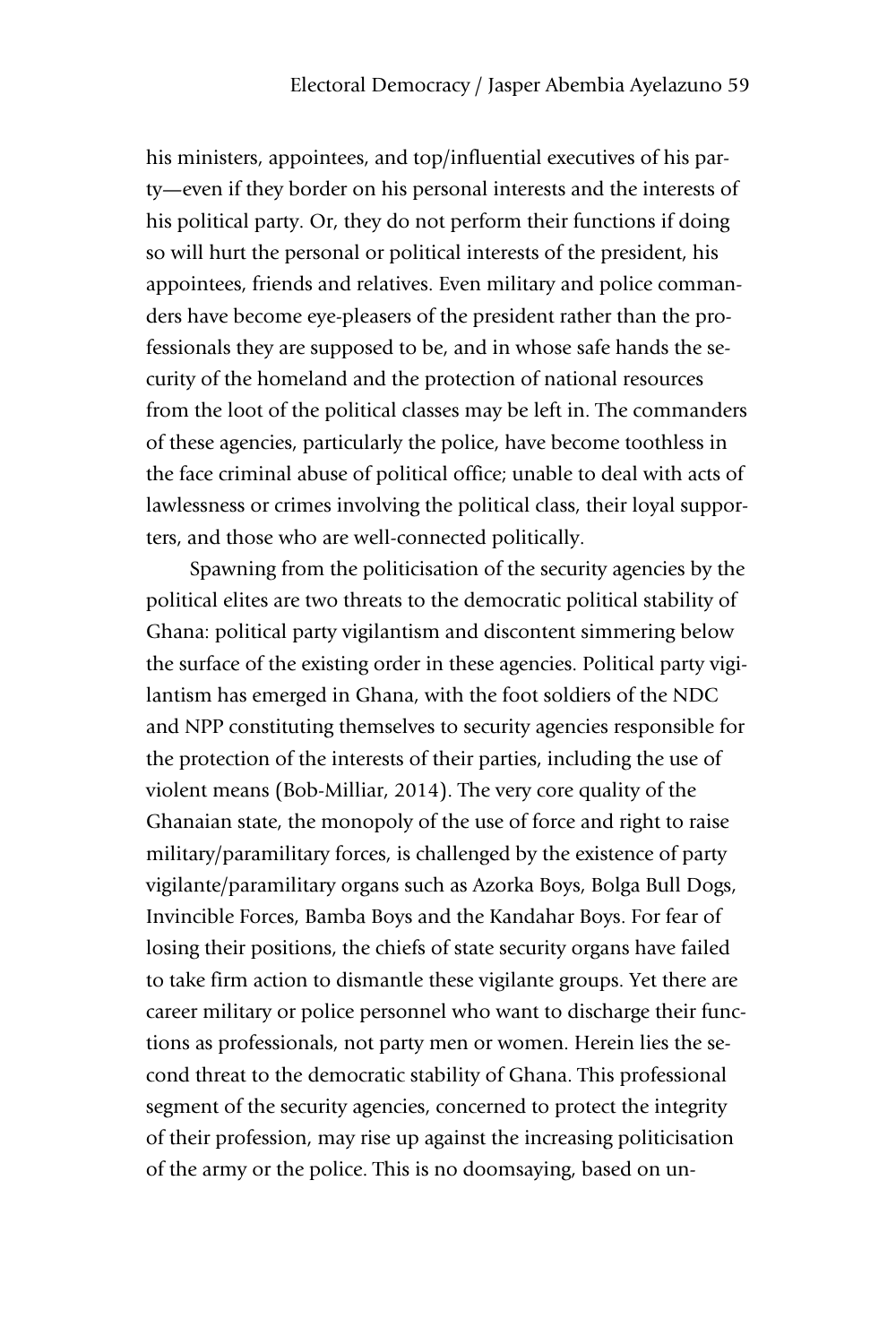founded fears. If the history of military coups in Ghana and Africa is any guide, the politicisation of the security agencies of Ghana risk reversing the country's enduring democracy and may plunge it back into the dark era of coups and counter coups of the 1970s.

Corruption is one of the practices of the neo-patrimonial that has been made worse by electoral democracy. One keen observer once noted that corruption is so endemic in Ghana it is openly accepted as part of the economic system of the country (Brittain, 1983, p. 51). Older Ghanaians would blame the military government of Colonel Acheampong for painting such an ignoble image of the country. His government and the 1970s—the period that he ruled are known for the widespread practices of corruption, patron-client transactions, and nepotism. So widespread were these practices that a local word, kalabule, was coined to capture them and the kleptocratic tendencies of Acheampong. It took a revolution by Flight Lieutenant J.J. Rawlings—under the Armed Forces Revolutionary Council (AFRC)—to cleanse the Ghanaian society of this moral decadence that had eaten so deep into its fibre. Indeed, the AFRC adopted violent, highhanded and extrajudicial measures to do so.

With the benefit of hindsight, the revolution failed to change the inherent neo-patrimonial practices of the Ghanaian state, particularly, with the redemocratisation of Ghana in 1992. Thus, Acheampong's government may mark the worst autocratic neopatrimonial state, but the democratic neo-patrimonial state that emerged in 1993 has surpassed Acheampong's regime with neopatrimonial practices, particularly corruption. This is not surprising because military governments often do not need elections in order to continue to stay in power, nor do they need the support and loyalty of a big and wide range of clients to stay in power. In contrast, because of the high transactional cost of elections and electioneering, the inherent practices of corruption of the neopatrimonial state may worsen. Corrupt practices in Ghana have gotten worse because the political class and their accomplices in the public service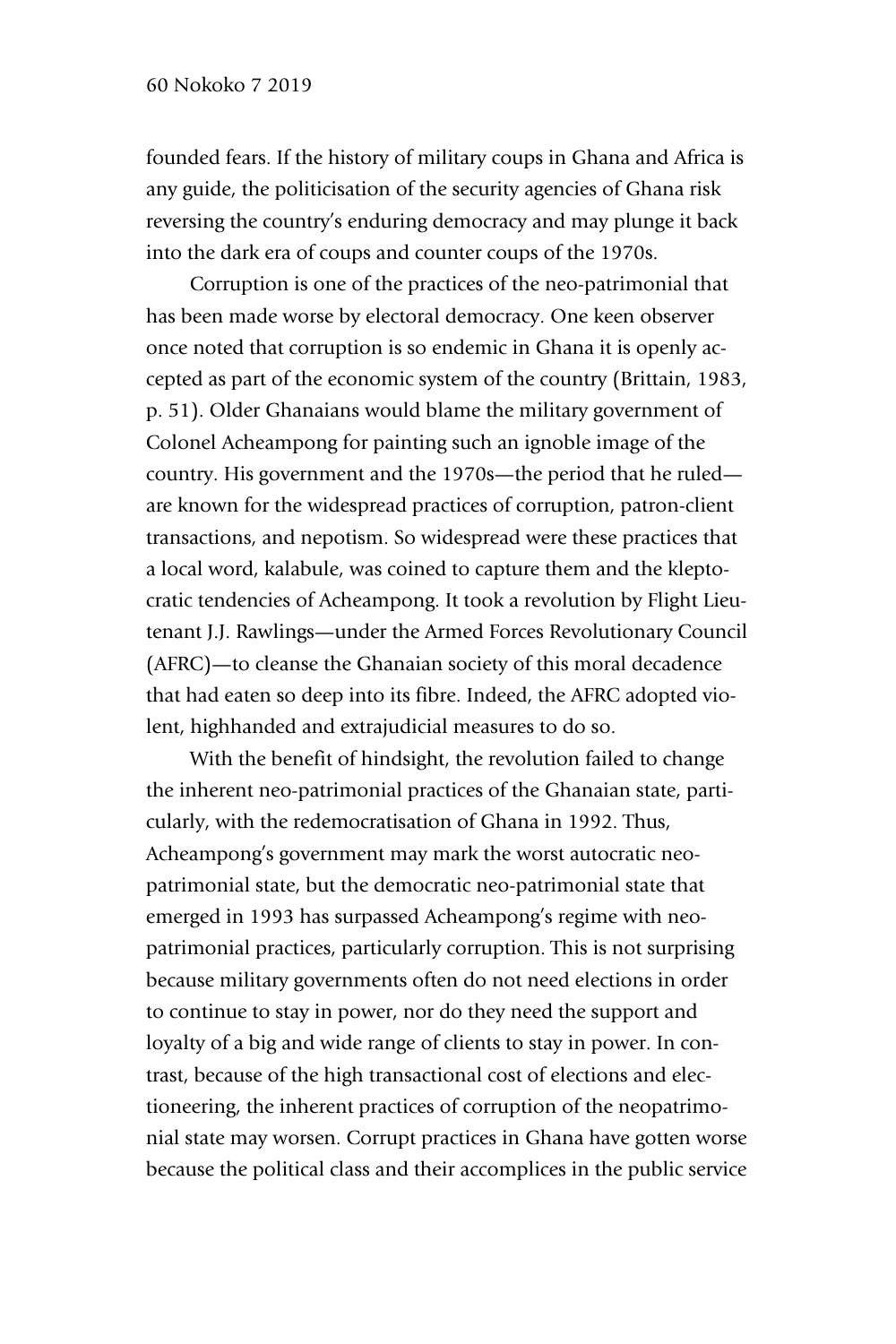and private sector have become bigger than existed in authoritarian regimes of government. Unlike electoral democracies, the authoritarian regimes of Ghana did not need parliamentarians and party executives; as well, they didn't need so many ministers and political appointees as it pertains to the democratic regimes that have existed since 1993.

To be added to these are the huge opportunities for corruption that opened up in the era of liberal democracy. Money and other resources flowed in from development aid and commercial loans in the name of implementing so-called development projects to improve the wellbeing of Ghanaians. The reality, however, is different. In Ghana, most development projects open up avenues for the political and bureaucratic elite to make a lot of "dirty" money. If the project involves the award of contract, the procurement of goods, and the recruitment of staff, it is a juicy opportunity for a syndicate of the political, bureaucratic, and business elites to get rich and dispense largesse of state and favours to various constituencies of supporters, friends, and relatives. It is not surprising that, between 2012 and 2014, Ghana lost more than \$3 billion every year through corruption; an amount that is about 300 percent of the aid it received during this period (IMANI Ghana, cited in Citifmonline.com, 15 May 2016; see also Graphic.com.gh, 4 July 2018).

Corruption pervades the fibre of the Ghanaian polity in such crass and reckless abandon, it is described aptly in the words of Justice Jones Dotse as a situation where the political, bureaucratic, and business elites conspire "to create, loot and share the resources of [Ghana] as if a brigade had been set up for such an enterprise" (Ghanaweb.com, 21 June 2013). Justice Dotse said these words when he read his opinion on a corruption case involving the payment of €40million and GH¢51.2 million as judgment debt to Waterville Holdings Ltd and businessman, Alfred Agbesi Woyome what has become known in Ghana as the Woyome Gate Scandal. This scandal is one of the major cases of corruption that occurred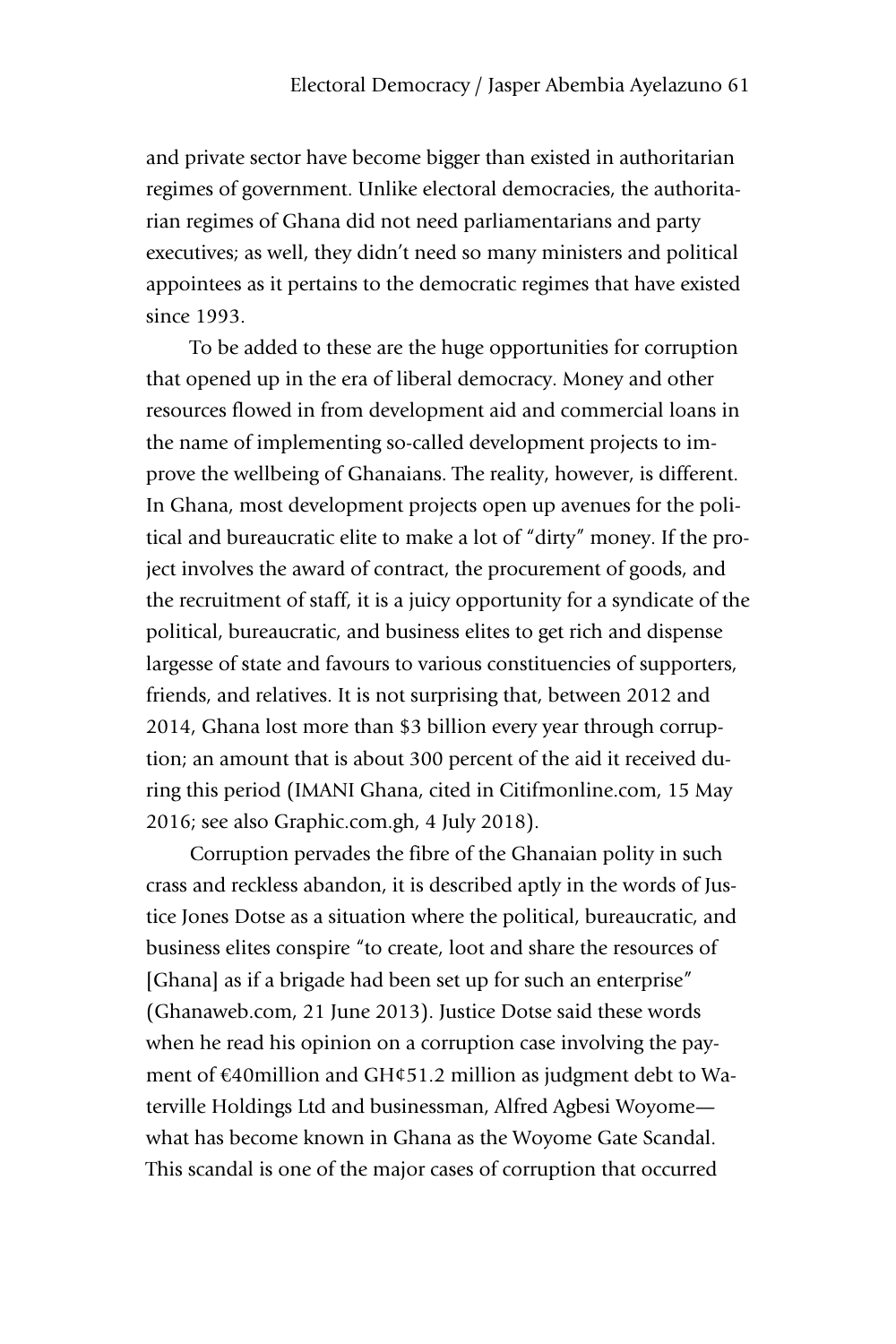under the government of one of Ghana's two major political parties, the NDC party. However, it is a microcosm of the broader and gargantuan spate of corruption that has characterised the Fourth Republic of Ghana under the government of the two major parties, the NDC and NPP: the two parties that have rotated power between themselves through the four-yearly periodic elections held in Ghana since 1992. The pulse.com.gh, one of Ghana's online news media portals, did a good job of publishing on its website '15 memorable quotes on corruption by famous Ghanaians' (Buabeng, 10 September 2015). The famous Ghanaians quoted included all the six presidents of Ghana, both former and incumbent, with all, except professor Atta Mills, still alive. All the statements point to the enormity of the problem and looming threat it poses to the very existence of the Ghanaian polity. The former Chief Justice, Mrs Georgina Theodora Wood's words capture this picture vividly;

Our country is caught in an unending spiral of decadence. Every day we read and hear of unspeakable corruption and abuse of the public purse by individuals and institutions entrusted with public funds. The situation has reached tipping point and our citizens genuinely wonder if any public official or institution can stand up to scrutiny (Buabeng, 10 September 2015)

Irked by the massive corruption in Ghana—and rightly so—one Ghanaian argued with concrete examples similar to the Woyome gate scandal that 'create, loot, share (CLS) is the 'new norm' in Ghana (Kaminta, myjoyonline.com, 29 May 2017).

Any casual scan of the reportage of the Ghanaian news media who do a good job of raking up dirt from the hidden closets of public institutions—affirms the claim of Kaminta that 'create, loot, share (CLS) is the 'new norm' in Ghana. The works of Ghanaian investigative journalists such as Anas Aremeyaw Anas and Manasseh Azure Awuni have uncovered corruption scandals in the public sector of Ghana, illustrating the huge cost to the country and the modus operandi of the perpetrators. Apart from his recent (2018) earthshattering documentary—Number 12: When misconduct and greed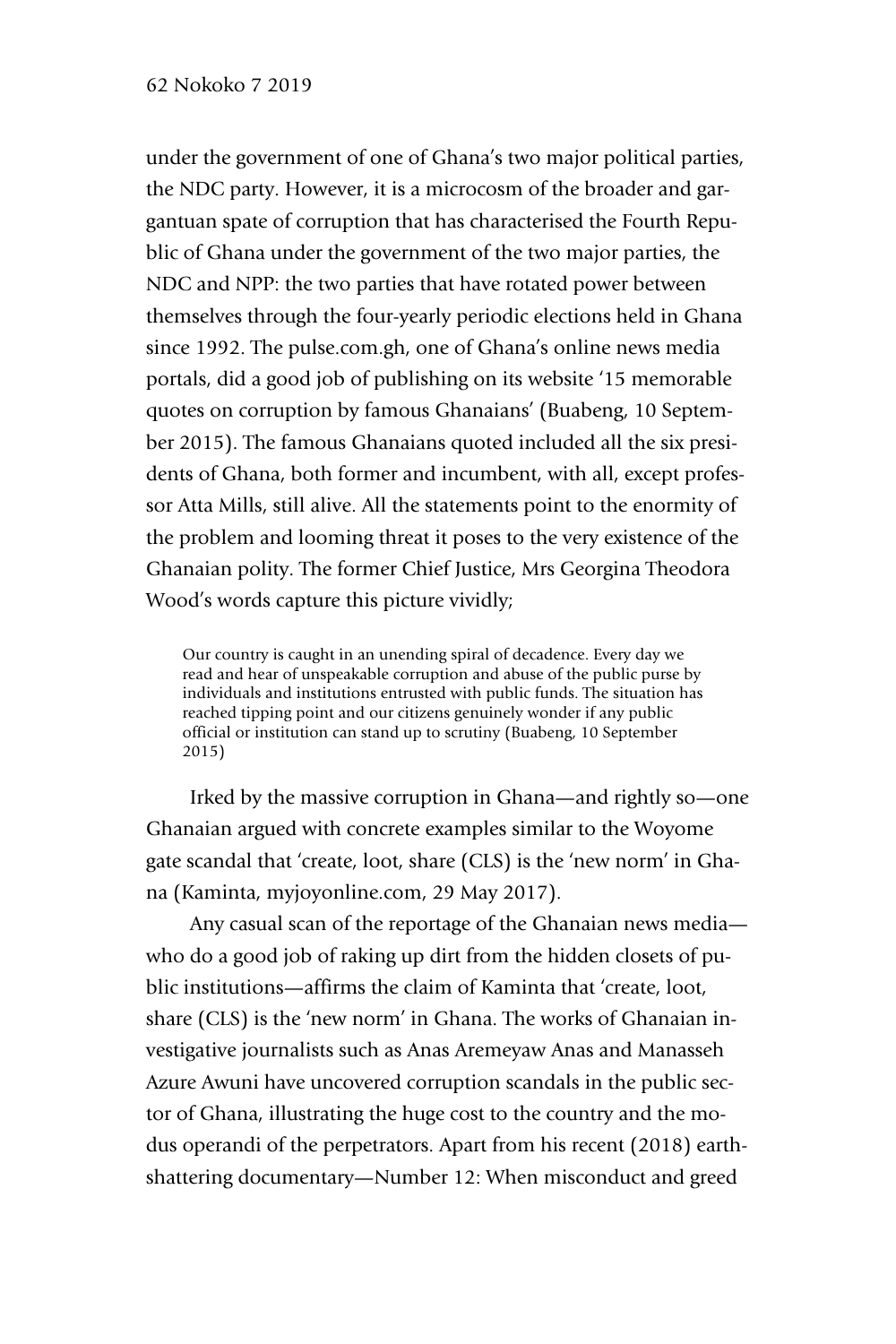become the norm—in which he reports the shocking corruption that has bedeviled the Ghana Football Association (GFA), Anas has also reported on other corruptions scandals in Ghana: in 2011, he exposed the bribery and corruption of customs officials at Tema harbor; in 2012, he exposed officials of the Electricity Company (ECG) who engaged in illegal supply, distribution and debt collection; and in 2015, he exposed corruption in the judiciary involving over 30 judges of both lower and higher courts, of which several of them were dismissed and others disciplined in other ways. Manasseh Azure Awuni's investigative work into the Ghana Youth Employment and Entrepreneurial Development Agency (GYEEDA) and the Savannah Accelerated Development Authority (SADA) similarly uncovered various acts of corruption in these public institutions. His documentary, the Sad SADA Story, reported vividly how a project involving the planting of trees in the northern part of the country was buried in corruption and mismanagement—a typical characteristic of the implementation of development projects in Ghana.

This author wonders the weight of guilt J.J. Rawlings carries on his shoulders, still living and seeing what has become of the Ghanaian state. His two military governments killed people for relatively minor acts of corruption and waste of state resources. Yet, literally unfolding before his very eyes, are massive, widespread corruption and crass abuse of public offices marking every corner of the country. It is not uncommon to hear from one of the presidents of Ghana or their loyal supporters asking for evidence to support allegations of corruption, arguing that the allegations are most often based on perception. This attitude betrays their motivation to engage in and machinations of corruption. They are motivated because the legal bar set for prosecuting and convicting criminal offences and criminals is so high, they know they can get away with corrupt practices without prosecution and conviction. By their positions and authority in various public institutions, they have the luxury of time and institutional space to scheme, create, loot, and share while covering their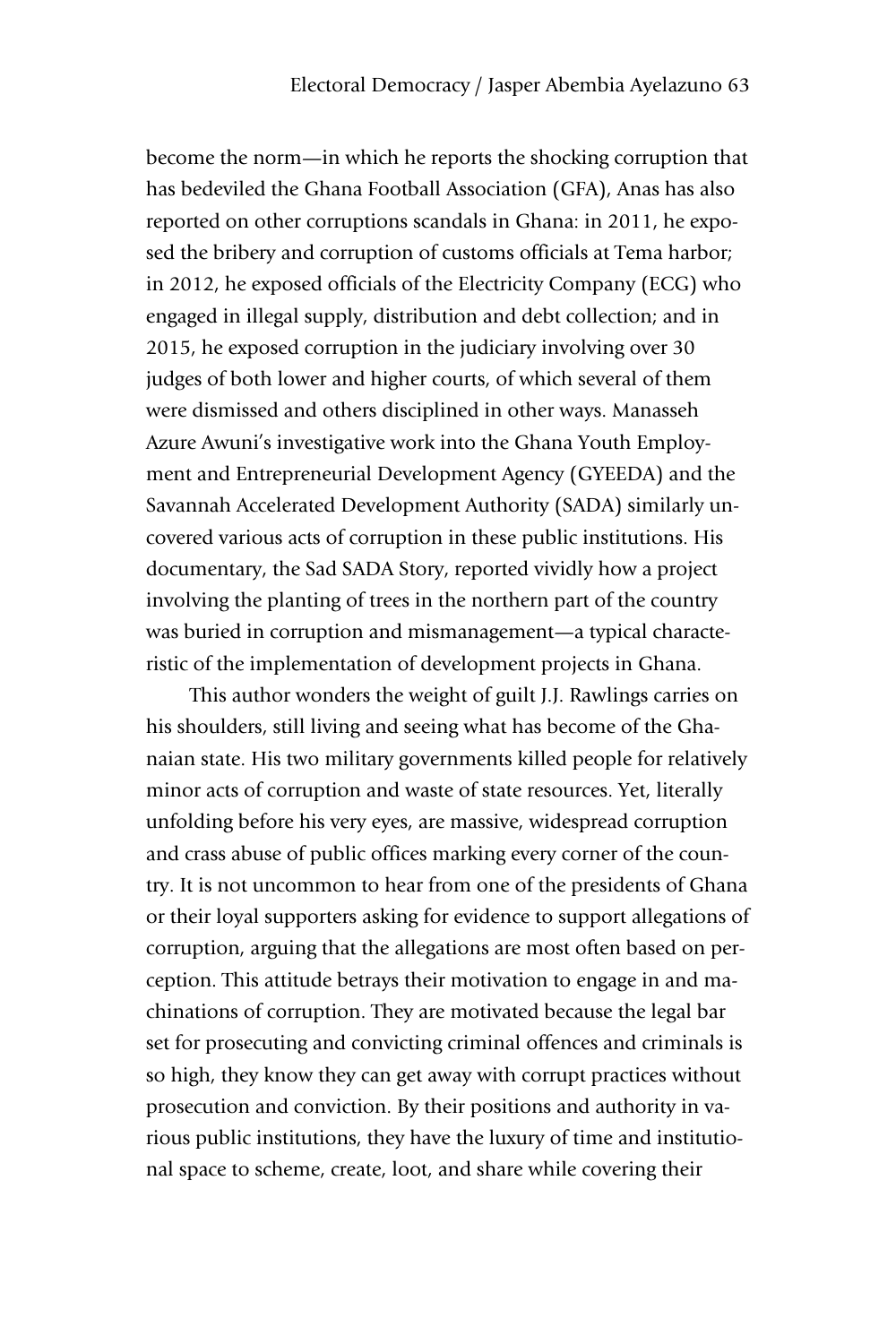tracks—sometimes, by manipulating administrative procedures, or exploiting loopholes in them, or both.

The legal bar for prosecuting and convicting offences/offenders of corruption needs to be lowered below other criminal cases because it is a white-collar crime that is very difficult to prosecute. Unlike other crimes like fraud, stealing, forgery, and dishonestly receiving where the evidence is difficult to cover up, corruption can be covered up with administrative procedures and the exercise of discretion. In any case, one doesn't have to look beyond the political elites, the perpetrators of corruption, for the evidence. It is all documented in the content of the news media in Ghana where the political class engage with each other publicly. In trying to gain political advantage by criticising and discrediting each other for political advantage, they provide the smoking gun of the widespread nature of corruption in Ghana. The endemic nature of corruption exposes the hypocrisy and empty rhetoric embedded in such high-sounding anticorruption aphorisms designed and parroted by Ghanaian leaders like "probity and accountability" (à la President Rawlings), "zero tolerance for corruption" (à la President Kufour), "I am incorruptible" (à la Mahama), and "I am not into politics to take bribes or be corrupt. I did not come into politics to line my pockets with the money of poor Ghanaians" (à la Akufo Addo). Indeed, the Rawlingsled AFRC and PNDC (as aforementioned) used extrajudicial measures to cleanse Ghana of corruption. But one of Rawlings' political legacies, the formation of the NDC party, is deeply involved in the widespread corruption of democratic governance in Ghana sketched above. Similarly, even though President Kufuor won the 2000 elections partly because of his promise of zero tolerance for corruption, he left office with his infamous saying that corruption is as old as Adam.

The veritable display of the neo-patrimonial state in Ghana is the obscene overindulgence of public servants, both elected and appointed, in lavish lifestyles in the midst of suffering and indigent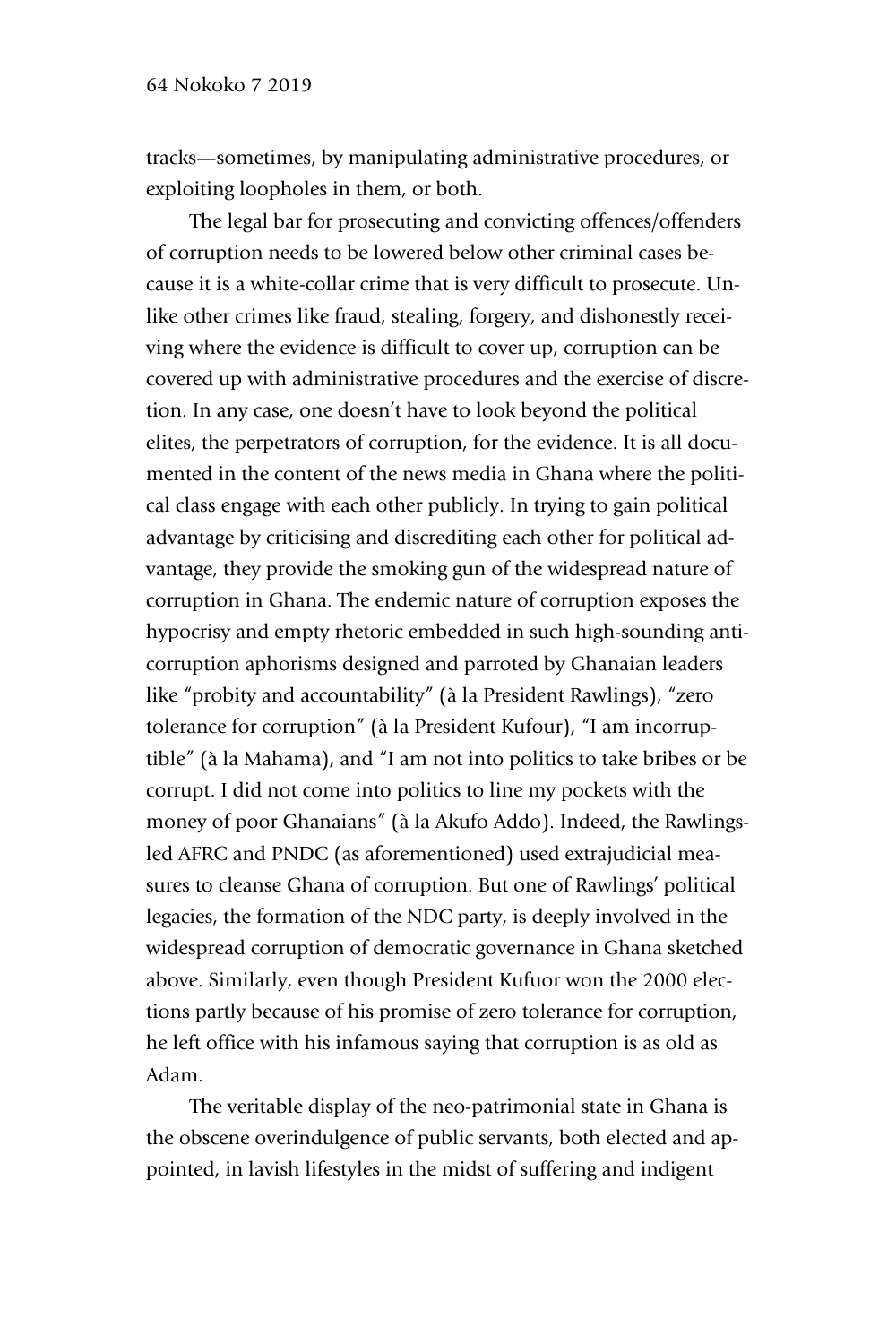masses. Rather than servants of the masses—which is what they are supposed to be in a democratic system of government—they have become lords, nobles, princesses and princes. They see themselves as a privileged caste, superior in social status to the citizens whom they treat with scorn and contempt—as if to say the citizens belong to the lower caste and they the superior caste. Suddenly, they become "Honourables" and "Excellences", entitled to live a luxurious lifestyle befitting their status. To do this, they give themselves extravagant perks of office, which they unconscionably and crassly flaunt in front of the bulging and miserable poor.

Thus, the quintessential paradox of Ghanaian democracy is that it has led to the installation of the ancien régime of Medieval France, with all the flamboyance and overindulgence reminiscent of the trappings of the status of the nobility. One example of this flamboyant lifestyle will suffice: their taste for super-luxurious cars. They must ride in Toyota Landcruiser V8 vehicles, customised with specs to suit their taste and status. At the moment, this is the vehicle of their taste; but they used to ride in Nissan Patrols before they discovered the more luxurious Landcruiser. In the near future they may upgrade to any other car the automobile companies may invent which is more luxurious than the Landcruiser. The cost of the car doesn't matter, let alone the servicing and fuel consumption; and despite the high fuel consumption, the engines of these cars must be left running for hours, waiting for one noble or the other to return from a meeting to ride without feeling any sign of heat. Never mind that this may be someone who might not have bought and ridden in an air-conditioned car before entering into politics. Also bear in mind that the combined cost of all the above expenses on the car can pay for the cost of building a clinic in one of the remote villages or slums they would be going back to canvass for votes during the next round of elections. Never mind that by the time they go back, some of the inhabitants might have lost their lives through cholera or malaria, especially children. When they are riding in these cars,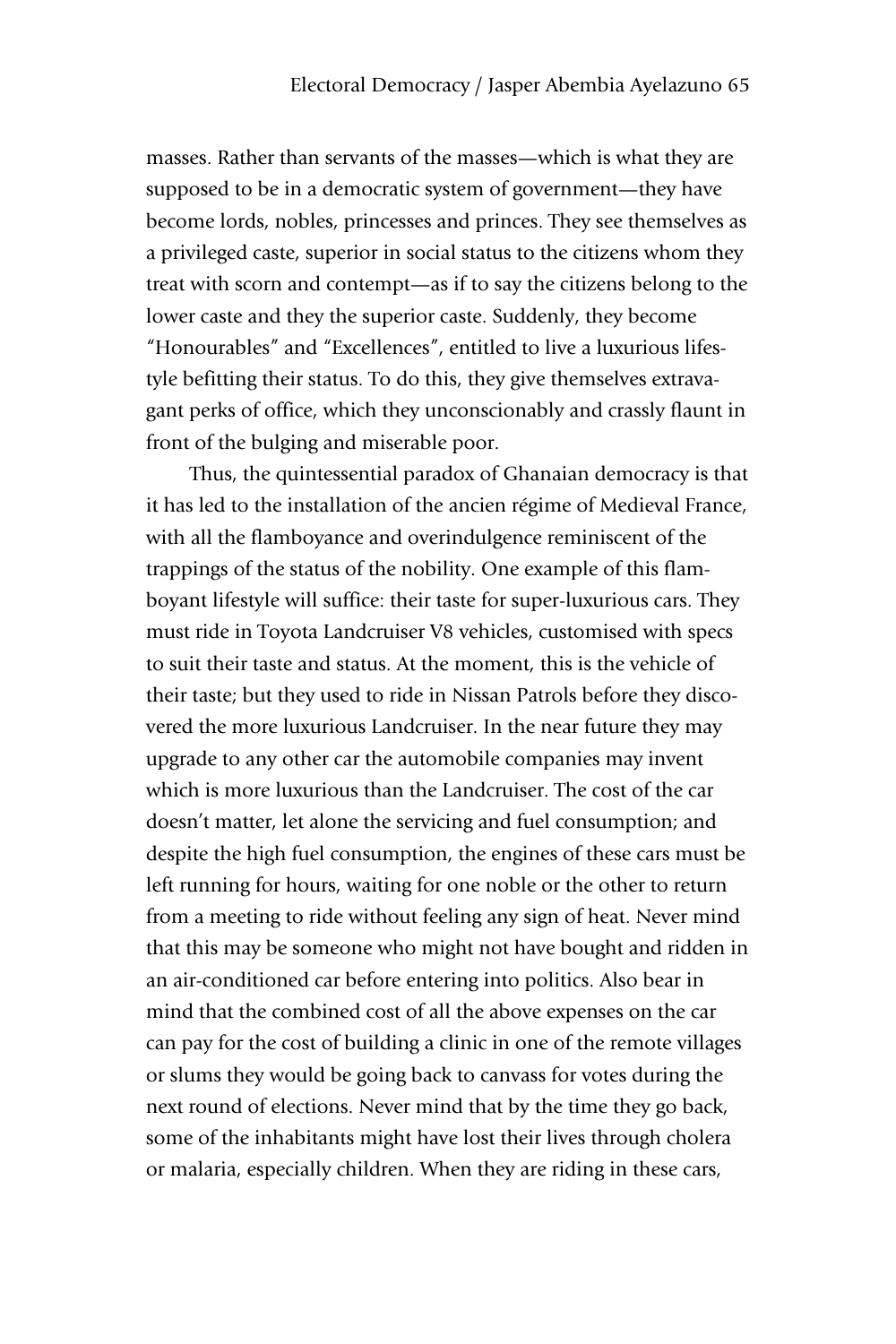they are entitled to break all the traffic regulations; they must put on hazard lights and even trigger off the sirens for everyone to give way to this privileged class to pass.

Liberal/electoral democracy is elitist indeed! It inverts the principal-agent and master-servant relationship between the citizens and their elected or appointed public servants to a totally different relationship: superior-lower caste relationship. Surprisingly, the citizens seem to have accepted this new relationship wholeheartedly and unquestioningly.

#### Surprise! Democracy in Poverty and Inequality

Promoters of liberal/electoral democracy are surprised that it has endured in some parts of the world where the socioeconomic and political conditions are inhospitable for its survival. Countering the current thinking that democracy is on the decline, Levitsky and Way (2015, p. 73) cited countries like Ghana, Benin, and others where democracy is surprisingly thriving despite unfavourable conditions like 'little or no democratic tradition, weak states, high levels of poverty and inequality, and in some cases deeply divided societies.' Larry Diamond is also surprised that democracy has survived in countries like Liberia and Sierra Leone where the objective conditions for sustaining it are unfavorable due to poverty (Diamond, 2015, p. 99).

True, the consolidation of liberal democracy in Ghana is surprising; more so from a radical perspective of democracy and political accountability. This is a democracy in which the luxurious lifestyles of the elected oligarchy and the top public servants belie the levels of poverty and underdevelopment that exist in the country. They belie the fact that the Ghanaian economy is on the life support of loans and development aid (Whitfield 2010, 2011), including those from China, a non-democratic state which has become one of the leading actors of "development" in democratic Ghana. They belie the fact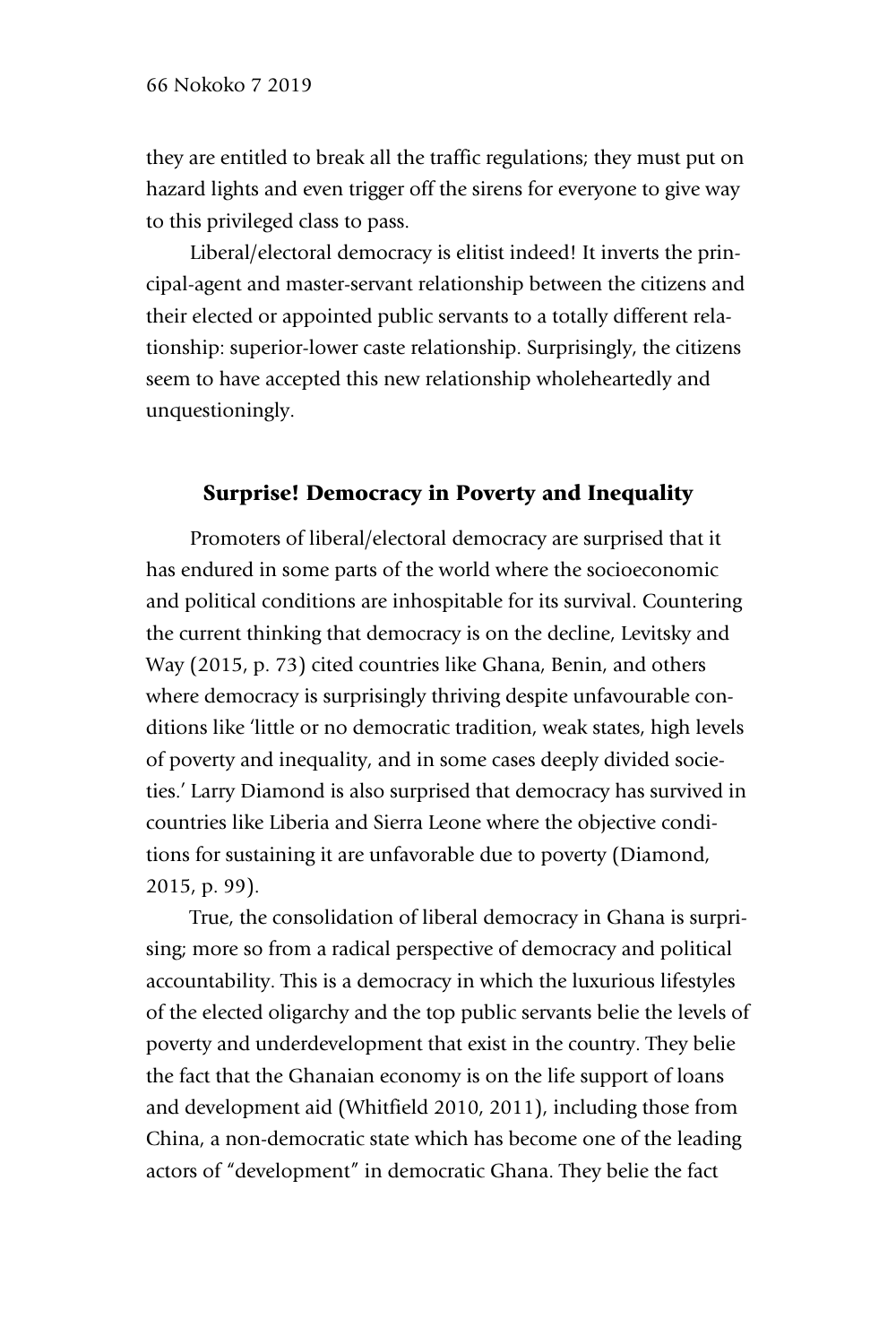that the Ghanaian state cannot provide essential services to it citizens; and in some cases, non-governmental organisations (NGOs) have to fill in for the state by providing some of these services or helping the citizens to provide them themselves (Bawa, 2013). Despite all the glorification of Ghana as a model democracy, the country is essentially, so poor and underdeveloped that it even had to go through the humiliation of joining the highly indebted poor countries (HIPC) in 2001.

Anyone visiting Ghana for the first time will be highly impressed with the modern infrastructure she will see; ranging from the relatively modernised airport that she arrives at, to the paved roads she would drive on from the airport to the hotel she may be lodging at the plush airport or East Legon Residential areas. She may also be impressed with the huge shopping malls where she can buy everything found in any mall in a Western country like USA, Britain, and Canada. However, this is a highly deceptive picture of development in Ghana. In fact, a paper-thin façade that masks a country that is essentially a Fourth World country in Castell's (2010) formulation of the concept: a country characterised by extreme poverty, misery, and deprivation of the majority subaltern classes. The visitor begins to get this real picture of the level of development of Ghana when she drives a few kilometres outside Accra to the nearest village; more so, when she travels towards and to the northern part of the country. She will discover that Ghana is a Fourth World country in which most Ghanaians lack adequate healthcare; in which children still attend schools under trees; in which open defecation is rampant; in which people still drink unpotable water from streams, dams, and rivers; and in which children suffer from malnutrition. It is a country in which some parts are usually cut off from the rest during raining season because there are no bridges to cross the river to join the mainland. Ghana is a country that the state cannot even manage waste. Its capital city, Accra, is buried up to the neck in filth. Ghana is a country in which the state cannot provide reliable electricity.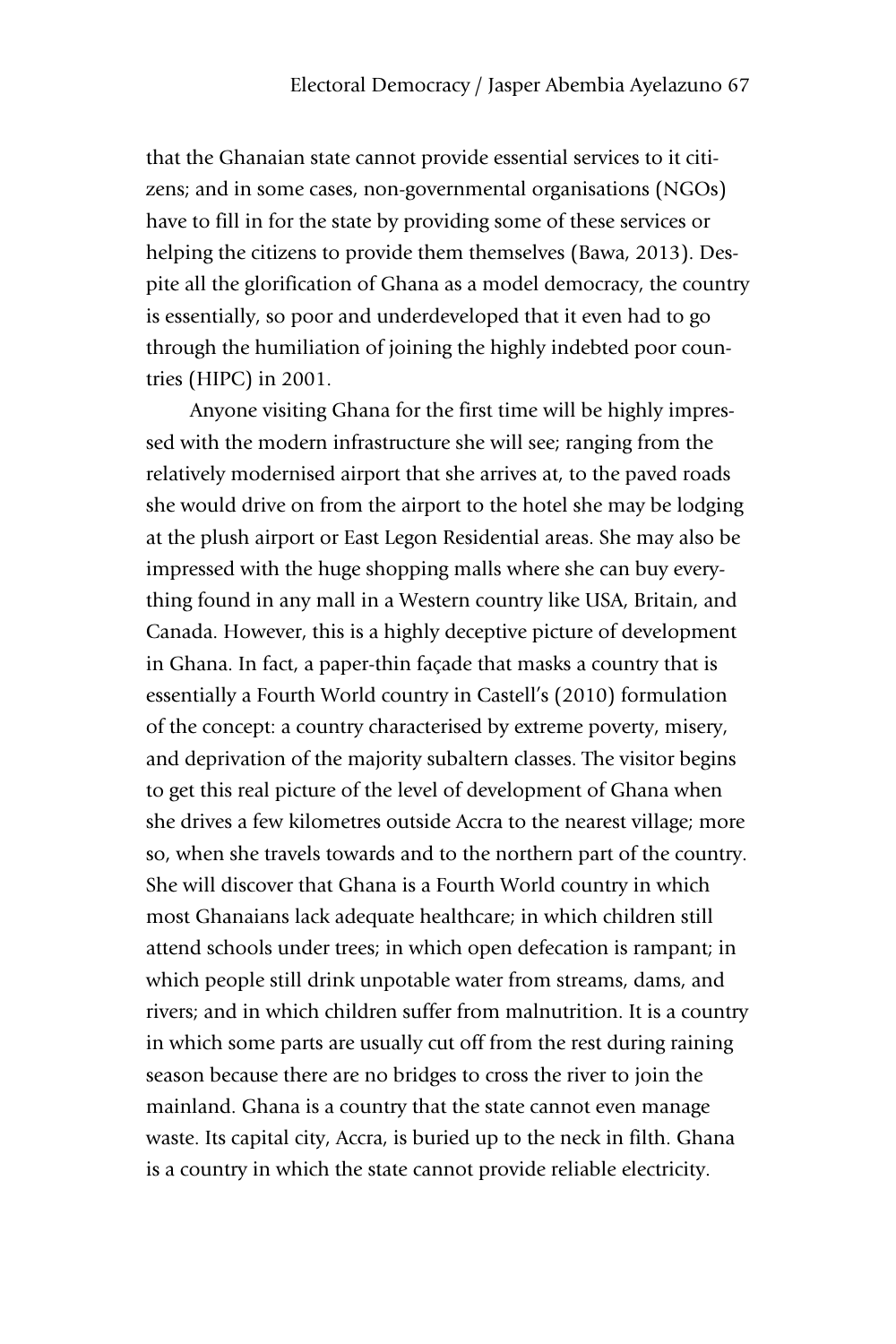Local level governmental bodies like district assembles which are supposed to provide basic services such as water, sanitation, education, and health cannot do so because they lack funds. They are neither able to generate enough revenue nor get funds from central government. In most cases, funds from central government are often in three quarters arrears of what is budgeted for the year (Barnett et al., 2018).

Characteristic of a Fourth World country, a great number of Ghanaians still suffer appalling levels of poverty and deprivation in this twenty-first century of abundance of wealth and advanced science, technology, and medicine. The national poverty line of Ghana is based on the monetary measurement of the consumption basket. That is the amount of money needed to command the food and non-food basics of life such as the nutritional requirements of each member of the household (Ghana Statistical Service [GSS], 2017, p. 8). There are two levels of poverty lines: lower and upper poverty line. The lower or extreme or food poverty line, pegged at GH¢792.05 per adult per year—that is about US\$164 per year—is the amount of money needed just to meet the nutritional requirements of household members. The upper poverty line, pegged at GH¢1,314 (about US\$273) per adult per year, is the amount of money needed for both essential food and non-food consumption goods. Nominally, poverty is said to be reducing in Ghana in the last three decades, between 1992 and 2013, when it has reduced from 56.5% to 24.2%; thereby achieving the MDG1 (Cooke et al., 2016, p. 1). However, the latest Ghana Living Standards Survey 7 (GLSS 7) reports that more Ghanaians are living in extreme poverty in 2017 than they did in 2013: "the number of people living in extreme poverty increased from 2.2 million in 2013 to 2.4 million in 2017" (GSS 2017, p.). The report gives a sobering interpretation of what this means: an estimated 2.4 million Ghanaians "cannot consume the minimum daily requirement of 2,900 calories per adult equivalent of food per day, even if they were to spend all their expenditures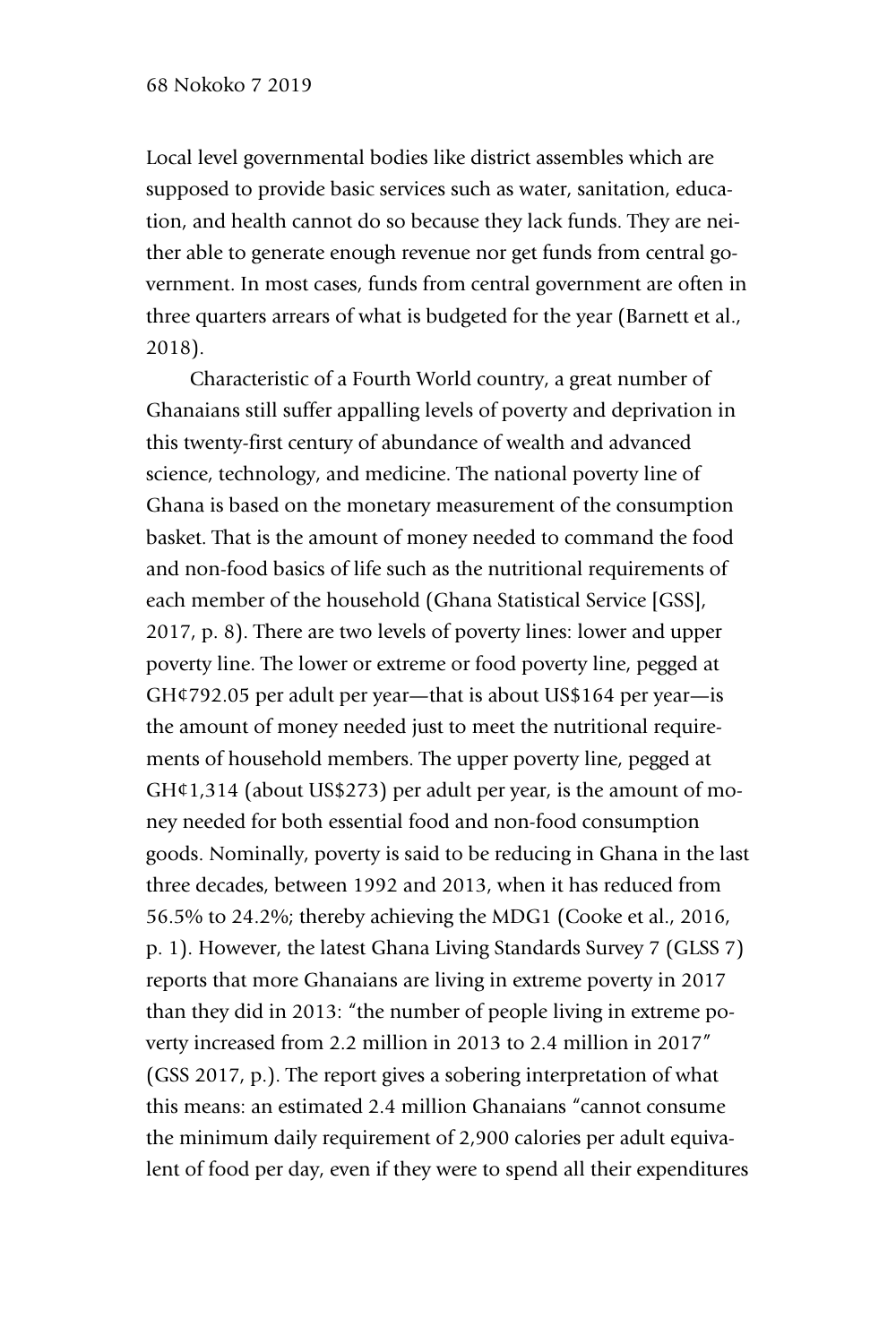on food. This figure is up from the 2013 levels, by almost 200,000" (GSS 2017, p. 14).

Note that GH¢792.05 (US\$164) may not be enough for the monthly servicing of one Toyota Land Cruiser V8 used by state officials, both elected and appointed. It may not be up to the sitting allowance paid to members of a committee or board of a public organisation per sitting. It is certainly not enough to pay one-night hotel accommodation for one top state official, political appointee or public servant. Bear in mind, also, that the amount the poor Ghanaian needs just to feed himself/herself the whole year may not even be enough to pay the per diem of one of the above-mentioned officials when they travel within the country or abroad. For example, the Chief Executive Officer of the Microfinance and Small Loans Centre (MASLOC), Mr Amoah, has said that his predecessor, Mrs Sedina Tamakloe Attionu, used to draw GH¢5000 as per diem when she travels outside Accra; but he has slashed it down to GH¢1500 for himself (Starrfmonline.com, 29 October 2018). If related to the national poverty line, it means that his successors used to take more than six times what an extremely poor Ghanaian needs to be wellfed the whole year. Even in its drastically reduced amount of GH¢1500, it represents two times the amount the extremely poor need the whole year to be well-fed. Even though this author hardly makes official travels, he takes per diem of about GH¢250 when he travels within the country, a third of what an extremely poor Ghanaian needs to be well-fed the whole year.

In Ghana, and in most of Africa, it is the rural areas that are hardest hit by poverty. About "15.6 percent of the projected 14.2 million persons in the rural localities are extremely poor, and they contribute 93.8 percent to this national extreme poverty" (GSS, 2017, p. 14). Yet poverty does not inflict rural people evenly across Ghana. It is worse in some regions and districts than in others. The Northern, Upper East, and Upper West Regions are poorer than the rest of the ten regions. Even in these regions, some districts are worse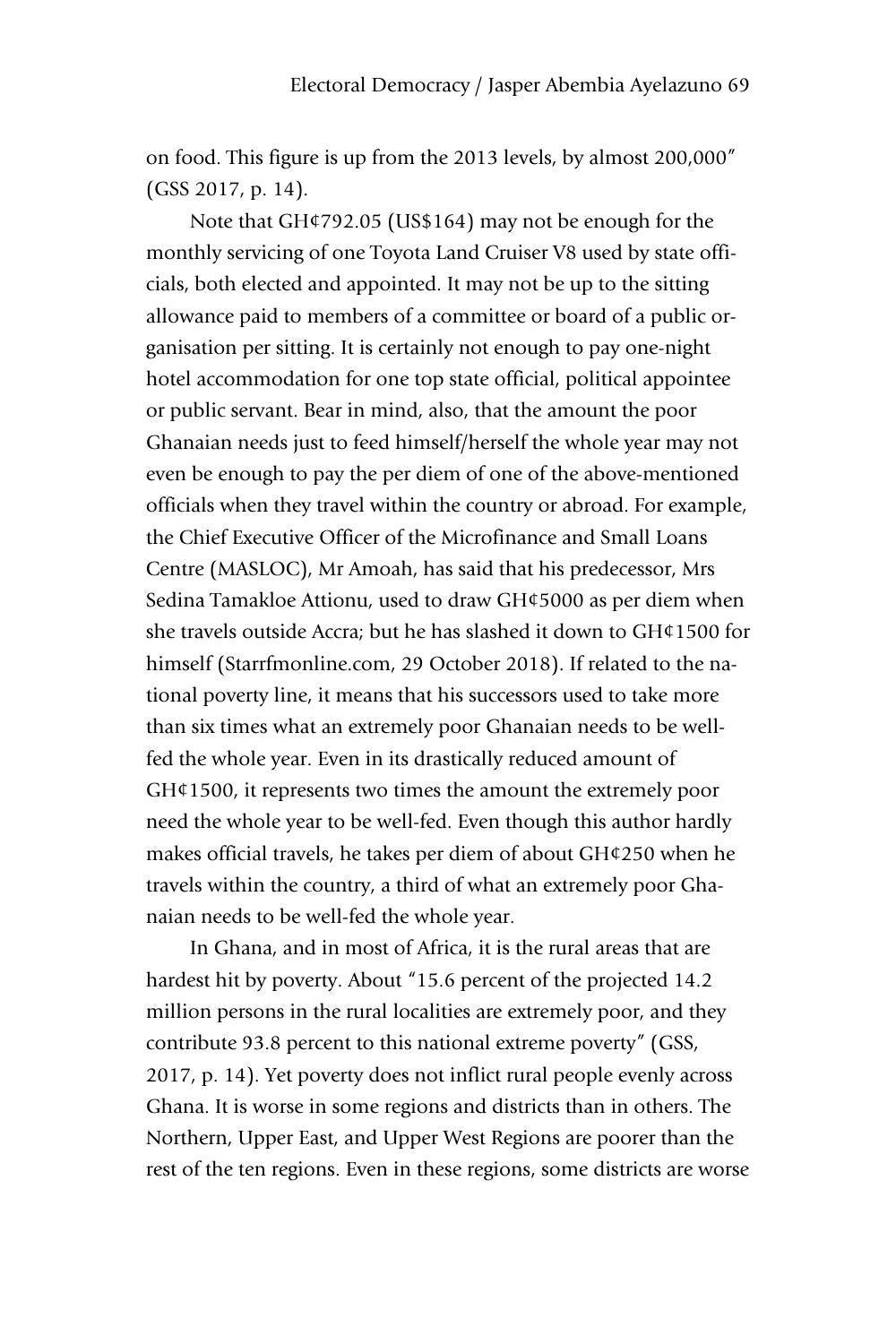#### 70 Nokoko 7 2019

off than others. For example, between 80% and 90% of the population in the West Mamprusi and Mamprugu Moagduri districts in the Northern Region and the Builsa South districts in the Upper East Region live below the national poverty line (Barnett et al., 2018). What is even across Ghana are elections. Barring communication hitches, the remotest parts of Ghana—even those places in "overseas", often cut off from the rest of the country in the raining season by flooded rivers—exercise their rights to vote. Not only does the Electoral Commission set up polling stations, voting booths, and send personnel there to organize elections. The politicians invade there, unashamedly, with their Toyota Land Cruiser V8s to canvass for votes.

Inequality is the bedfellow of poverty in Ghana. While all Ghanaians irrespective of class, gender, sex, and ethnicity are equal in the political realm, there is widening inequality between the haves and have-nots. Obscene inequality is the hallmark of our present neoliberal order that promotes liberal democracy as the best model of democracy. Liberal democracy does not see any contradictions between being free and equal in the political realm and unequal and trapped in poverty in the economic realm. Little wonder that we live in a world that is dominated by democratic governments; yet equality of wealth between regions, countries, and people is widening. For example, in 2016, the 10% top income earners possessed 37% of the wealth of Europe, 41% of the wealth of China, 46% of the wealth of Russia, 47% of the wealth of US and Canada, and around 57% of the wealth sub-Saharan Africa, Brazil, and India (World Inequality Lab, 2017, p. 9). Having implemented neoliberal economic policies for more than three decades and practised liberal democracy for 25 years, Ghana is a microcosm of the atrocious inequality of our present world order. The gap between the poorest 10% and the wealthiest 10% of Ghanaians has been widening between 2006 and 2013. Whereas the "wealthiest 10% consume around one third of all national consumption…the poorest 10% consume just 1.72%"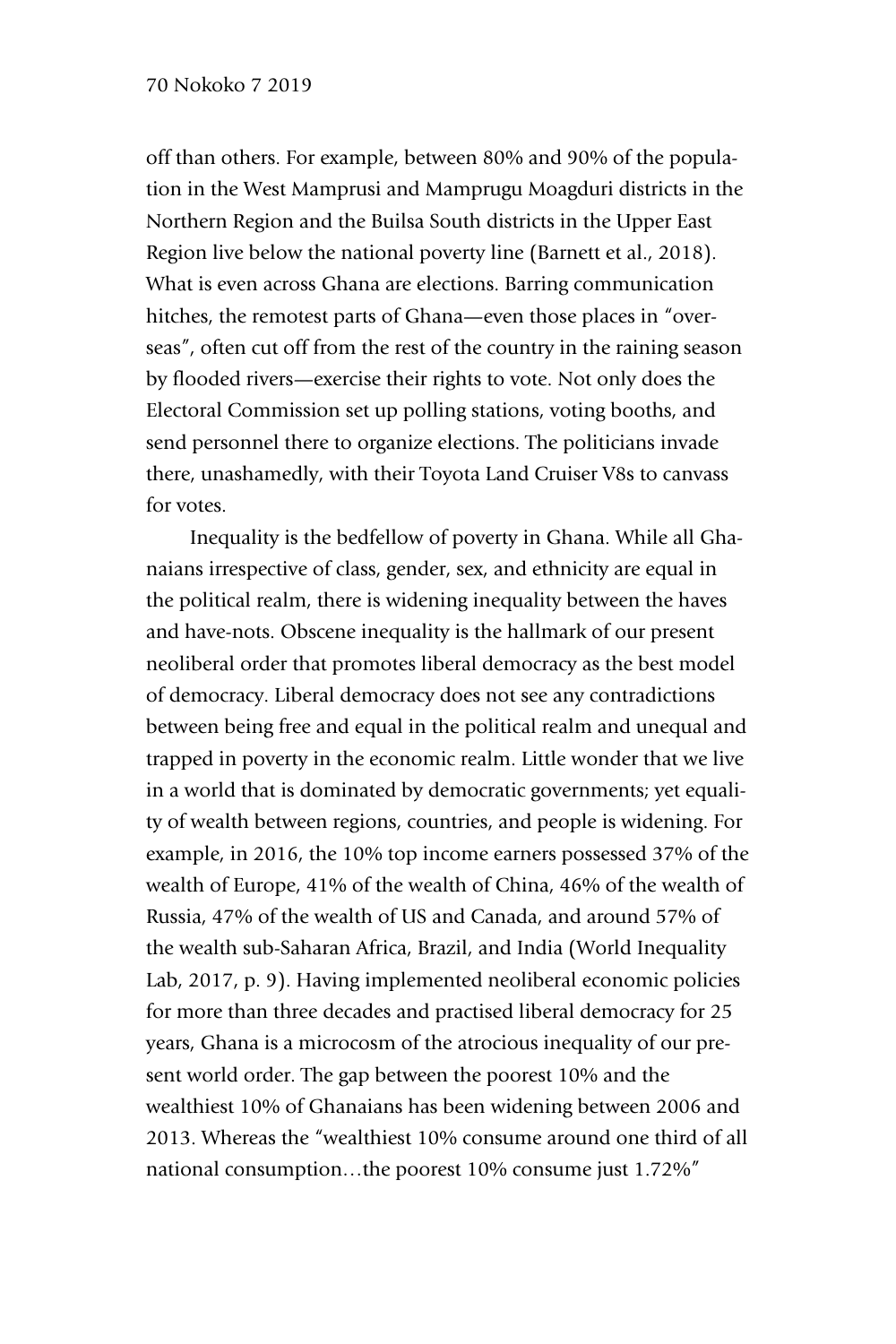(Cooke et al., 2016, p. 2). In the cities of Ghana like Accra and Kumasi, the yawning chasm that separates the Ghanaian ruling class, a fraction of the population, from the majority living in grinding poverty is so evident to the casual observer. One is confronted in these cities by a distasteful scene of islands of wealth in a sea of despair and poverty, with wealthy people (including the political class) conspicuously displaying their wealth in the midst of beggarly young people eking a living by selling knickknacks.

The figures cited above give us a good picture of poverty and inequality in Ghana. However, it is only when one sees the real lifeworld of the poverty in which the subalterns live, observe their miserable living conditions, and how they strive to survive in these extremely difficult circumstances that the enormity of the problem is brought into sharper focus than figures can do. Some of the news media, both local and foreign, have been doing a good job of bringing the appalling living conditions of the poor from the dark remote parts of the country to the spotlight and the awareness of people across the world. For example, TV 3's Mission Ghana and Joy News Seyiram Abla Desouza's documentaries on development problems in the rural areas give panoramic and vivid picture of the miserable living conditions of the rural poor and dismal failure of the state to promote development in Ghana.

The dark side of Ghana's electoral democracy is that the democratic state fails to provide even the most basic things like furniture to schools. We are told in one recent news report that:

Pupils of Kalbeo-Tindongsobligo primary school in the Bolgatanga municipality in the Upper East Region sit on the bare floor for studies…Pupils of the school which has an enrolment of over 400 pupils from kindergarten to primary four sit on the bare floor for their lessons (ghanaweb.com, 27 October 2018).

Ian Birrell of the UK newspaper, The Daily Mail, has filed a report on the failure of The Millennium Villages Project (MVP), a fiveyear development project implemented in northern Ghana with £11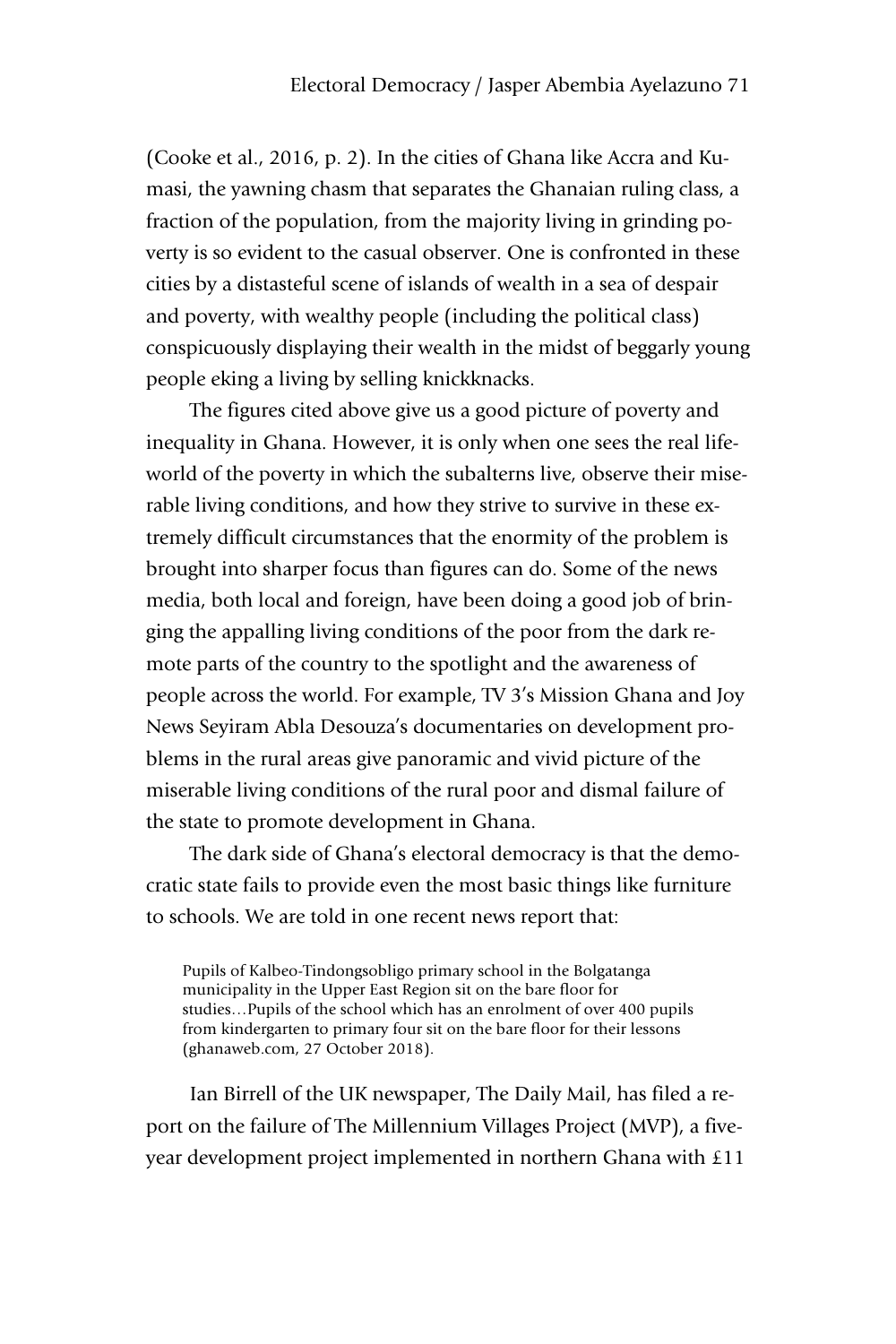#### 72 Nokoko 7 2019

million of the British taxpayer (see also Barnett et al., 2018). His report (and Barnett et al.'s) illustrate not just how extremely incapacitated the democratic neo-patrimonial state of Ghana is to promote development; it is spiced with embarrassing photos of the development-backwardness of the country. One photo shows miserable school children sitting on a dirty floor of a class room in the village of Duu in the West Mamprusi District in Northern Region, listening attentively to their headteacher, Mr. Abdulai Shefu (Birrell, 14 October 2018).

If one is elected into a political office in a Fourth World country like Ghana—where some of your school children don't have classrooms, chairs, and desks—that elected public servant doesn't deserve to ride even on a good motorcycle, let alone a Toyota Landcruiser V8. As a president of a country like this, you don't even deserve to fly business class in a commercial airline let alone flying in a presidential jet. Top public officials, both elected and appointed, see all these as normal perks of their office befitting their status as the nobility. Therein lies the paradox of development aid, targeting democratic African countries. Ghanaian political leaders go with cupin-hand to the Western industrialised countries, genuflecting to collect aid to improve the wellbeing of their people. Yet they are not restrained by their begging to live luxurious lifestyles that their Western counterparts, the givers of the aid, would envy.

#### Conclusion: Why no Resistance from below in Ghana?

If material hardships and socioeconomic inequality of class were enough to get the subaltern classes up in arms against the ruling classes, Ghana should have experienced, at least, one Arab Spring-style rebellion—especially, with its bulging unemployed youth. Enter my book! It took issues with the industry of Marxist literature claiming a groundswell of resistance from "below" against neoliberal globalisation. The central claim of this oeuvre is that neo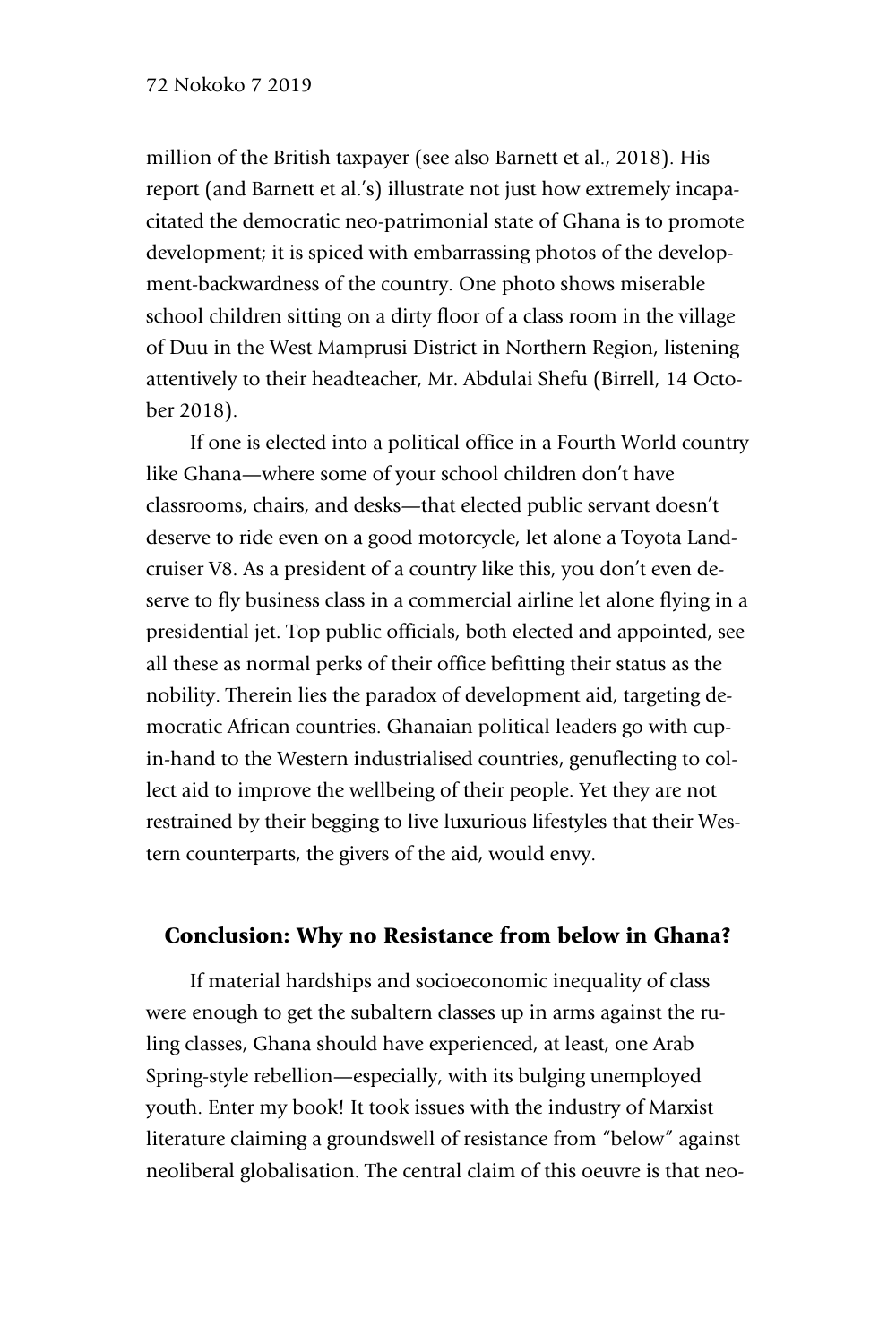liberal globalisation is unjust and has inflicted untold hardships on the lives of the subaltern classes. In response, they have mobilised around the idiom of "Another World is Possible" to resist this economic and political order. While this may be true in some countries such as Bolivia, it is false in Ghana. Far from rising up against the state and the elected oligarchy, the subalterns have become loyal supporters of the two dominant parties, the NDC and NPP; the governments of which have implemented and continue to implement harsh neoliberal policies with deleterious effects on their lives. Despite the failures of these governments to improve their wellbeing, there is no evidence that the Ghanaian subalterns are mobilising across party and ethnic lines as a class to mount an Arab Spring-style revolt against the corrupt and non-performing leaders of these two parties. Rather than raising the flag of class, the subaltern classes have raised (and continue to raise) the flag of party and ethnicity.

The fundamental question the book then addresses is why the subalterns in Bolivia resist and their counterparts in Ghana do not. It argued that the political agency of the subaltern class is shaped by the socio-historical context in which they live and reproduce themselves, materially and socially. It is this that shapes what they define as intolerable injustices, whether they can do something about it, the resources they have to do something about it, and the counteracting imaginings of what is defined as a just world and why the status quo should not be disrupted. One of the distinct properties of the socio-historical context of Ghana between 1992 and present (2018) is electoral democracy. Situating the political agency of the Ghanaian subalterns in this specific context, the book illustrates that the traditionally radical civic culture of Ghanaians in holding their traditional authorities (like chiefs) accountable is eviscerated by electoral democracy and its concomitant partisan party politics. Even the traditionally militant and well-organized civic organizations like university students' associations and workers unions have all become dormant as their leaders and the rank and file are all di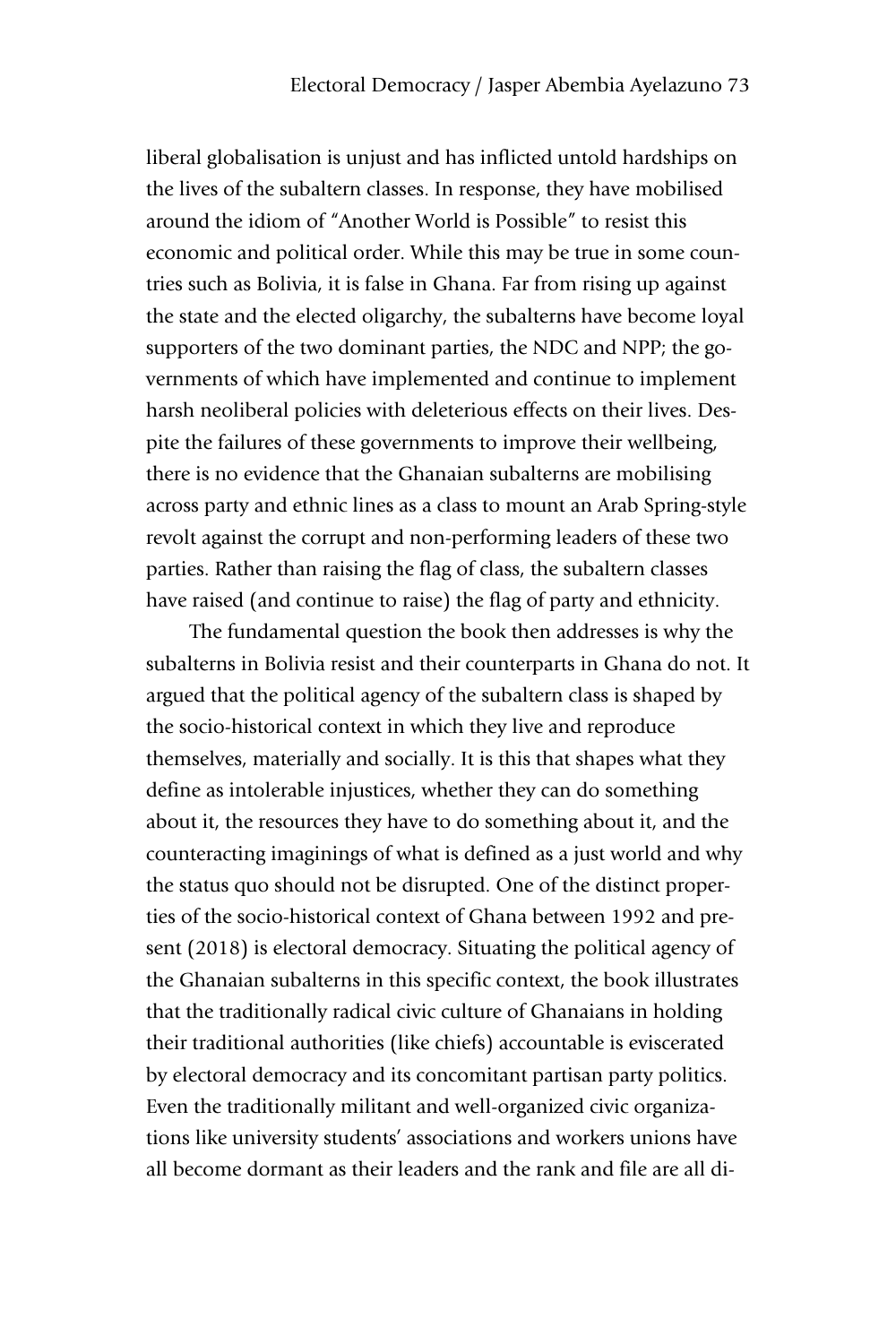vided by partisan politics. To be added to this is the increasing politicisisation of the academia. Intellectuals who used to speak truth to power are increasingly becoming loyal supporters of NDC and NPP, throwing into the dustbin any sense of critical and objectives analysis of issues—let alone the boldness to speak out based on findings of such critical scrutiny. Essentially, electoral democracy has killed the republican virtues of the Ghanaian subaltern and spawned a political culture that betrays a clientelist, gullible and sycophantic Ghanaian citizenry who uncritically imbibe the political rhetoric of the political class; and are prepared to defend them against their own interests as a class.

#### References

- Ake, C. (1993). The Unique Case of African Democracy. International Affairs, 69(2), 239-244.
- Ake, C. (1996). Democracy and Development in Africa. Washington DC: The Brookings Institution.
- Allen, C. (1995): Understanding African politics, Review of African Political Economy, 22:65, 301-320.
- Ayelazuno, J. (2015). Two Decades of Liberal Democracy in Ghana: A Critical Political Economy Perspective. In S. Adejumobi (Ed), National Democratic Reforms in Africa: Changes and Challenges (24-63), New York: Palgrave Macmillan.
- Ayelazuno, J.A. (2019). Neoliberal Globalisation and Resistance from Below: Why the Subalterns Resist in Bolivia and not in Ghana. London/New York: Routledge.
- Azure, M.A. (14 April 2014). Sad SADA Story: Shocking Video of SADA Trees Project. Retrieved from http://www.manassehazure.com on 2nd November 2018.
- Barnett, C., Masset, E., Dogbe,T., Jupp, D., Korboe, D., Acharya, A., Nelson, K., Eager, R., and Hilton, T. (2018). Impact Evaluation of the SADA Millennium Villages Project in Northern Ghana: Endline Summary Report. Brighton: Itad in association with IDS, LSHTM and PDA Ghana.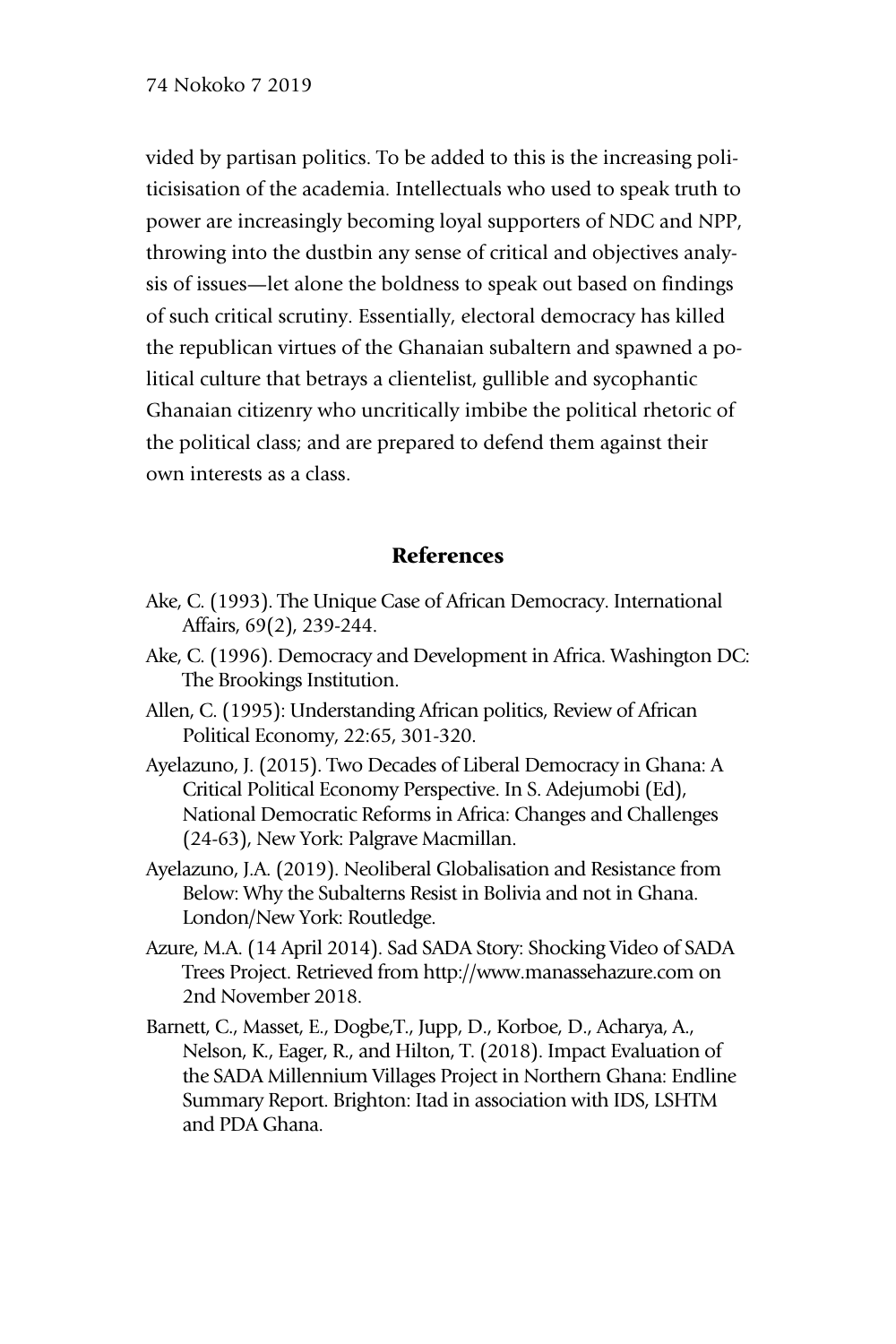Bawa, S. (2013). Autonomy and policy independence in Africa: a review of NGO development challenges. Development in Practice, 23 (4) 526–536.

Bob-Milliar, G. M. (2014). Party Youth Activists and Low-Intensity Electoral Violence in Ghana: A Qualitative Study of Party Foot Soldiers' Activism. African Studies Quarterly 15 (1): 125–152.

- Birrell, I. (Daily Mail, 14 October 2018). Proof that foreign aid DOESN'T work: Scathing report reveals £11million scheme backed by Bono failed to reduce poverty or hunger. Retrieved from https://www.dailymail.co.uk/news/article-6273693/ on accessed 4th November 2018.
- Bratton, M. and Logan, C. (2014). From Elections to Accountability in Africa? Governance in Africa, 1(1): 3, 1-12, DOI: http://dx.doi.org/10.5334/gia.ad.
- Brittain, V. (1983). Ghana's Precarious Revolution. New Left Review, 1(40), 50-61.
- Bratton, M. and van de Walle, N. (1997). Democratic Experiments in Africa: Regime Transitions in Comparative Perspective. Cambridge: Cambridge University Press.
- Buabeng, A.B. (2015, The pulse.com.gh, 10 September). Memorable Quotes on Corruption by Famous Ghanaians. Retrieved from https://www.pulse.com.gh/news/15.html on 2nd November 2018.
- Castells, M. (2010). End of Millennium, Second Edition. Chichester: Wiley-Blackwell Publishers.
- Chua, A. (2018). Political Tribes: Group Instinct and the Fate of the Nation. New York: Penguin Press.
- Citifmonline.com (2016, 15 May). Ghana loses \$3 billion annually in corruption – IMANI. Retrieved from http://citifmonline.com on 27 October 2018.
- Drah, F.K (1987). Democracy: Radical and Liberal. In K.A. Ninsin and F.K. Drah (Eds.) The Search for Democracy in Ghana (pp. 11-31), Accra: Asempa Publishers.
- Ekeh, P. (1975). Colonialism and the Two Publics in Africa: A Theoretical Statement. Comparative Studies in Society and History, 17 (1), 91-112.
- Fukuyama, F. (2015). Why Is Democracy Performing So Poorly? Journal of Democracy, 26 (1), 11-20.
- Fukuyama, F. (2018). Why Populism? The Populist Surge. What Is Populism? The American Interest, Retrieved from https://www.theamerican-interest.com.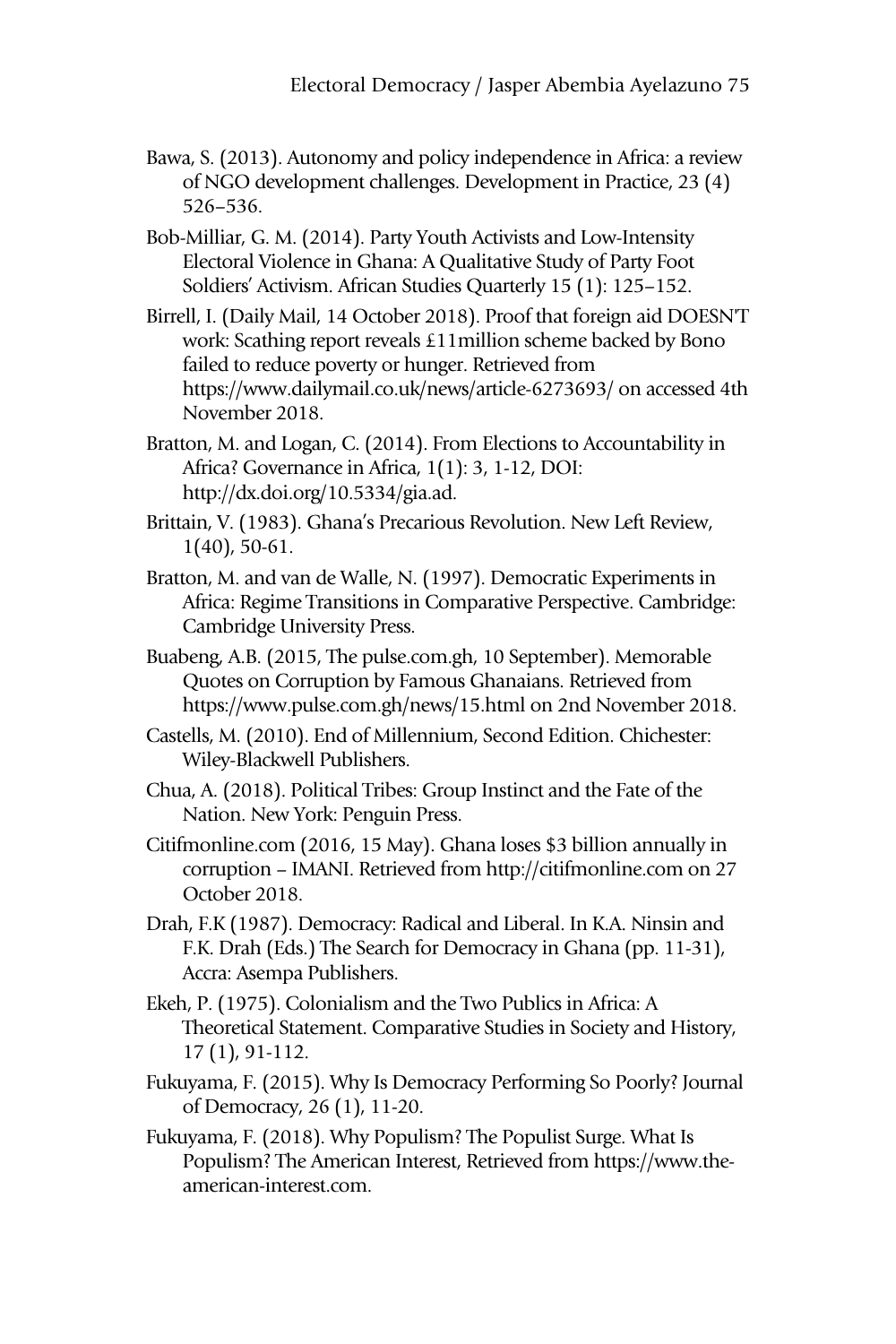- Ghana Statistical Service ([GSS] 2018). Ghana Living Standards Survey 7: Poverty Trends in Ghana 2005-2017. Accra: GSS.
- Ghanaweb.com. (2013, 21 June). Judges Blast NDC Looting Brigade. Retrieved from https://www.ghanaweb.com/ on 27 October 2018.
- Ghanaweb.com (2018, 27 October). Bolga school cries for furniture as pupils study on floor. Retrieved from https://www.ghanaweb.com/ on 27 October 2018
- Graphic.com.gh (2018, 4 July). Ghana loses more than \$3bn yearly through corruption. Retrieved from https://www.graphic.com.gh/news/ on 27 October 2018.
- Gyimah-Boadi, E. (2015). Africa's Waning Democratic Commitment. Journal of Democracy, 26 (1), 101-113.
- Held, D. (2006) Models of Democracy. 3rd Ed. Stanford: Stanford University Press.
- Inglehart, R. F. and Norris, P. (2016). Trump, Brexit, and the Rise of Populism: Economic Have-Nots and Cultural Backlash. Faculty Research Working Paper Series. Retrieved from https://research.hks.harvard.edu/publications/getFile.aspx?Id=1401.
- Kaminta, A. (2017, 29 May). Why won't we be Poor? When Create, Loot and Share is the New Norm. Retrieved from https://www.myjoyonline.com on 27 October 2018.
- Legum, C. (1990). The Coming of Africa's Second Independence, The Washington Quarterly, 13 (1), 129-140.
- Levitsky, S. and Way, L. (2015). The Myth of Democratic Recession. Journal of Democracy, 26 (1), 45-58.
- Lindberg, S.I. (2003). "It's Our Time to "Chop": Do Elections in Africa Feed Neo-Patrimonialism rather than Counter-Act It?. Democratization, 10 (2), 121—140
- Luckham, R, Goetz, A.M, Kaldor, M (2003). Democratic Institutions and Democratic Politics. In S. Bastian and R. Luckham (Eds), Can Democracy be Designed? The Politics of Institutional Choice in Conflict-Torn Societies (14-59). London: Zed Books.
- Meyer, D.S. (2004). Protest and Political Opportunities. Annual Review of Sociology, 30, 125-145.
- Muna, B. A. (1991). Africa's Second Independence. Journal of Democracy, 2 (3), 60-63.
- Nugent, P. (2004). Africa Since Independence: A Comparative History. New York: Palgrave Macmillan.